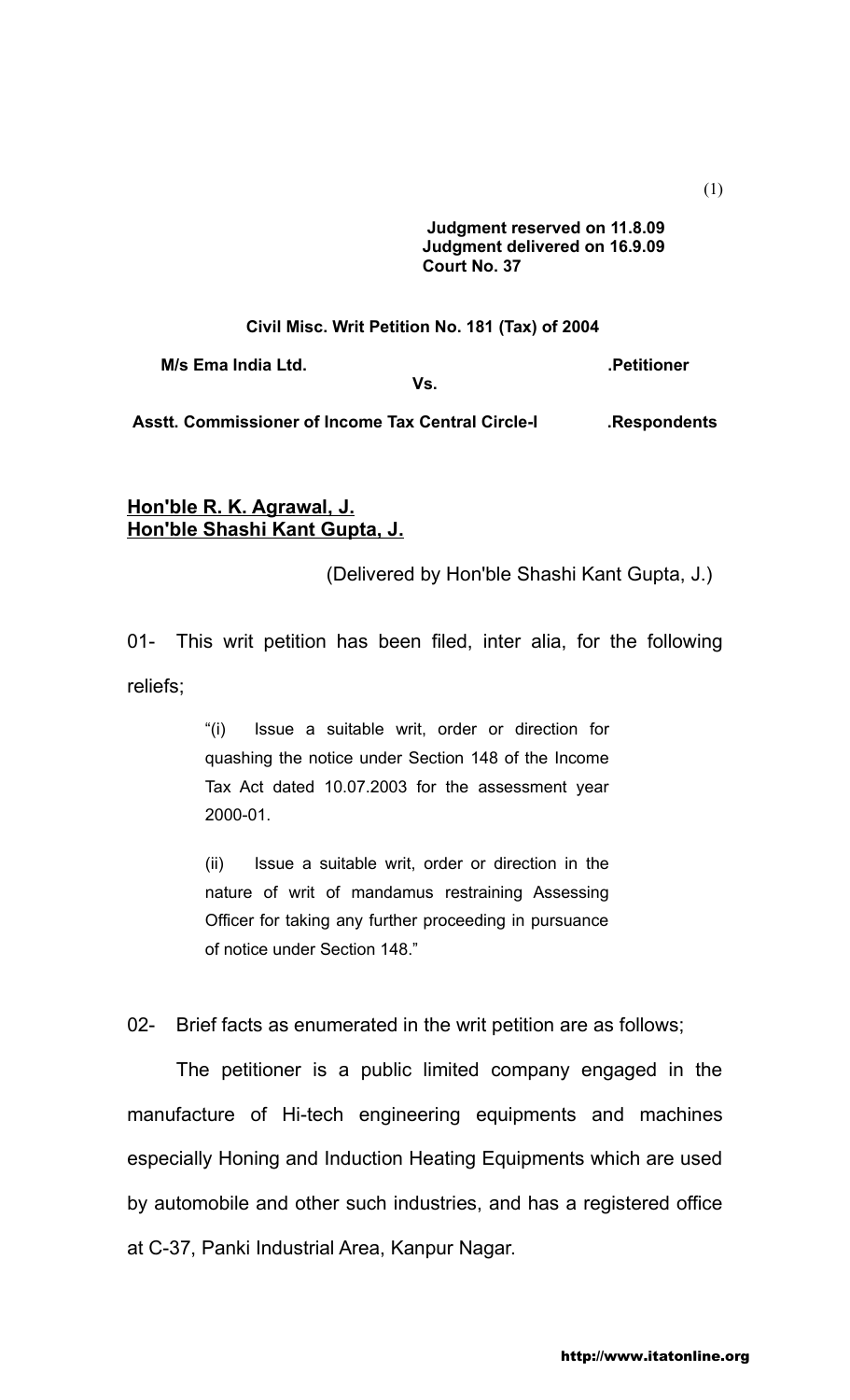03- The petitioner submitted a return of income for the assessment year 2000-01 disclosing his income of Rs. 34,21,360/- The return was accompanied by a final balance sheet, profit and loss account and the Tax Audit Report along with other documents. The returns were dully processed under Section 143 (1) (a) of the Income Tax Act (in short "the Act") vide intimation dated 17.1.01 and refund of Rs. 2,77,716/- was granted in favour of the assessee/petitioner. Subsequently, the case of the petitioner was picked up for scrutiny assessment and the Assessing Officer issued questionnaire on 6.2.01 which was dully replied and the Assessing Officer assessed the income of the petitioner under Section 143 (3) of the Act vide his order dated 21.3.01 determining the income tax of the assessee at Rs. 37,42,540/- and the refund which was originally granted for an amount of Rs. 2,77,716/- was reduced to Rs. 1,50,403.

04- Subsequent thereto, notice dated 10.7.03 was issued by the Assessing Officer under Section 148 of the Act stating that the income amounting to Rs. 13,76,570/- has escaped assessment for the assessment year 2000-01. The petitioner submitted the return of its income under protest on 4.8.03 in compliance of the aforesaid notice under section 148 of the Act and also requested the Assessing Officer to furnish a copy of the reasons recorded for issuing notice under the said Act. The Assessing Officer disclosed reasons recorded by him in his order sheet for initiating proceedings under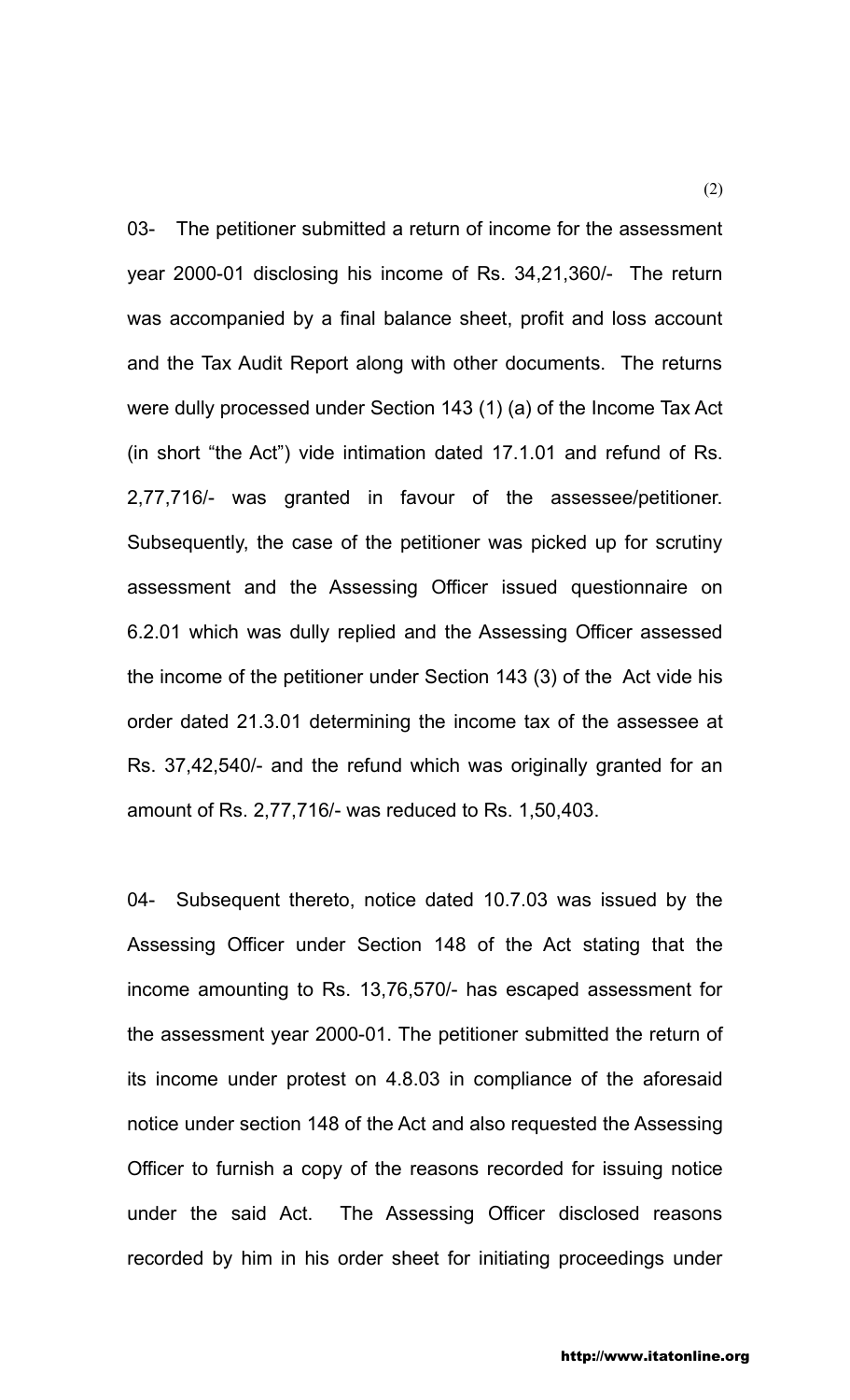Section 147 of the Act for assessing the income of Rs. 13,76,570/ alleged to have escaped assessment. Whereafter, the petitioner filed his objections before the Assessing Officer for initiating proceedings under Section 147 of the Act which was rejected by order dated 14.10.03, hence, the present writ petition.

05- Learned counsel for the petitioner has submitted that the initiation of proceedings under Section 147 of the Income Tax Act and issuance of notice under Section 148 is based on mere change of opinion and is totally without jurisdiction. It has further been submitted that the action of the Assessing Officer amounts to review of the earlier order, passed under Section 143 (3) of the Income Tax Act. It was further submitted that, while completing the assessment under Section 143 (3) of the Income Tax Act, the Assessing Officer had examined in detail the balance sheet, profit and loss account, tax Audit Report and other documents which were submitted before the Assessing Officer in arriving at the taxable income of the assessee. Even though, the Assessing Officer had noticed that Rs. 5,41,850/-, prior period of adjustment, was claimed as an expenditure and also that the interest receivable from M/s Track Parts of India was not shown as income in the profit and loss account, he did not assess the amount nor added the same to the income disclosed by the assessee for the purpose of assessment.

06- On the other hand, learned counsel for the respondent has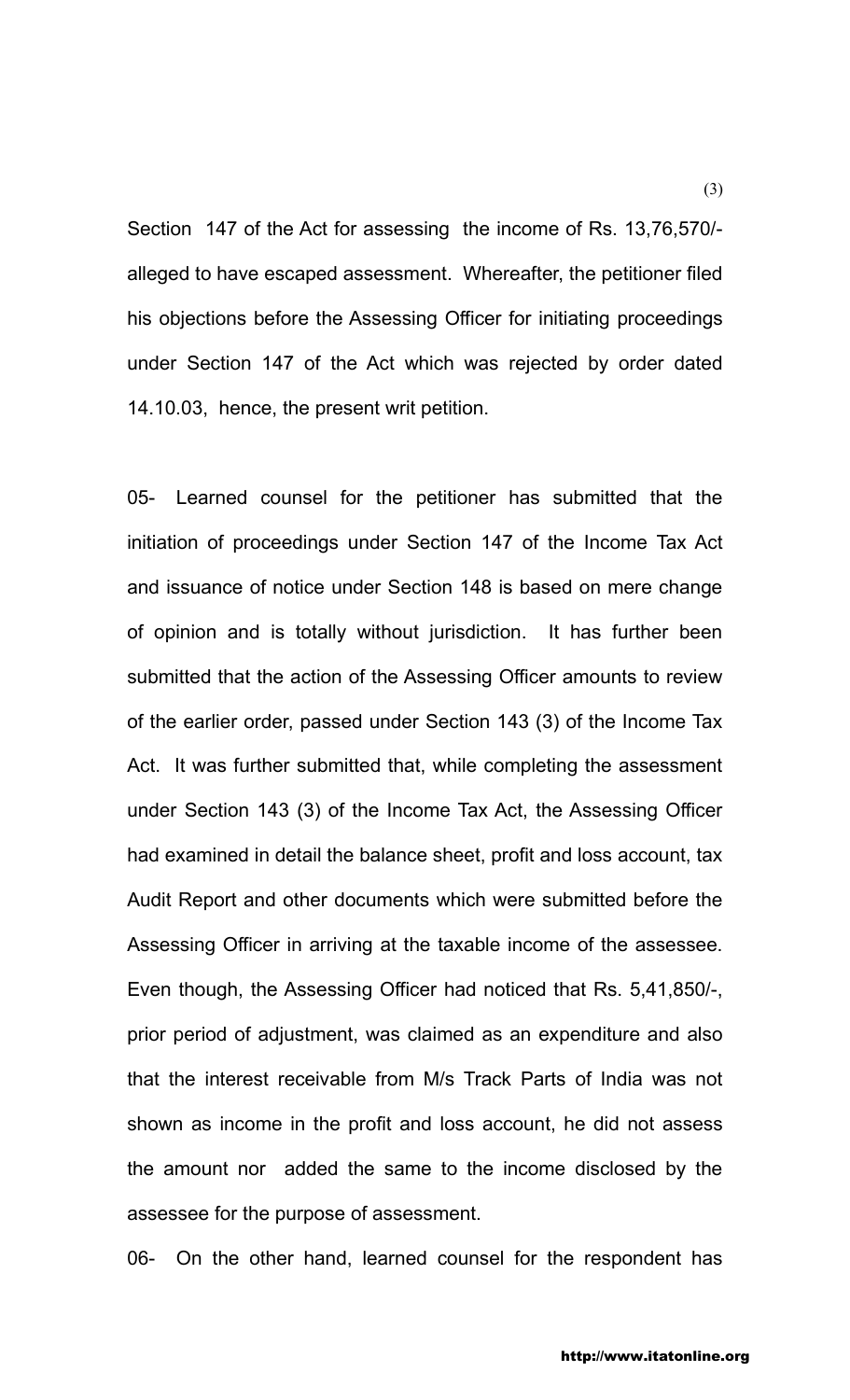submitted that the initiation of reassessment proceedings is permissible when it is found that certain items of income though chargeable to tax have escaped the notice of the Assessing Officer and no discussion of chargeability of the tax on the said items of income was made by the Assessing Officer in the assessment order, the same may be held to have been rendered without any application of mind.

07- Learned Standing Counsel has also taken through the provisions of Section 147 as it stood prior to April 1, 1989 and after April 1, 1989, and had tried to impress upon this Court that in view of the amended provisions of Section 147, the scope of section 147 has been widened and the initiation of reassessment proceedings in the present case is permissible, where it is found that certain items of the income have not been subjected to assessment.

08- Heard Sri V. B. Upadhayay, learned Senior Advocate assisted by Sri Rithik Upadhya, learned counsel for the petitioners and Sri Dhananjay Awasthi, learned Standing Counsel appearing on behalf of the Department and perused the record.

09- Before adjudicating the controversy involved in the matter, it would be useful to refer to reasons recorded by the Assessing Officer while issuing the notice under Section 148 of the Act, which are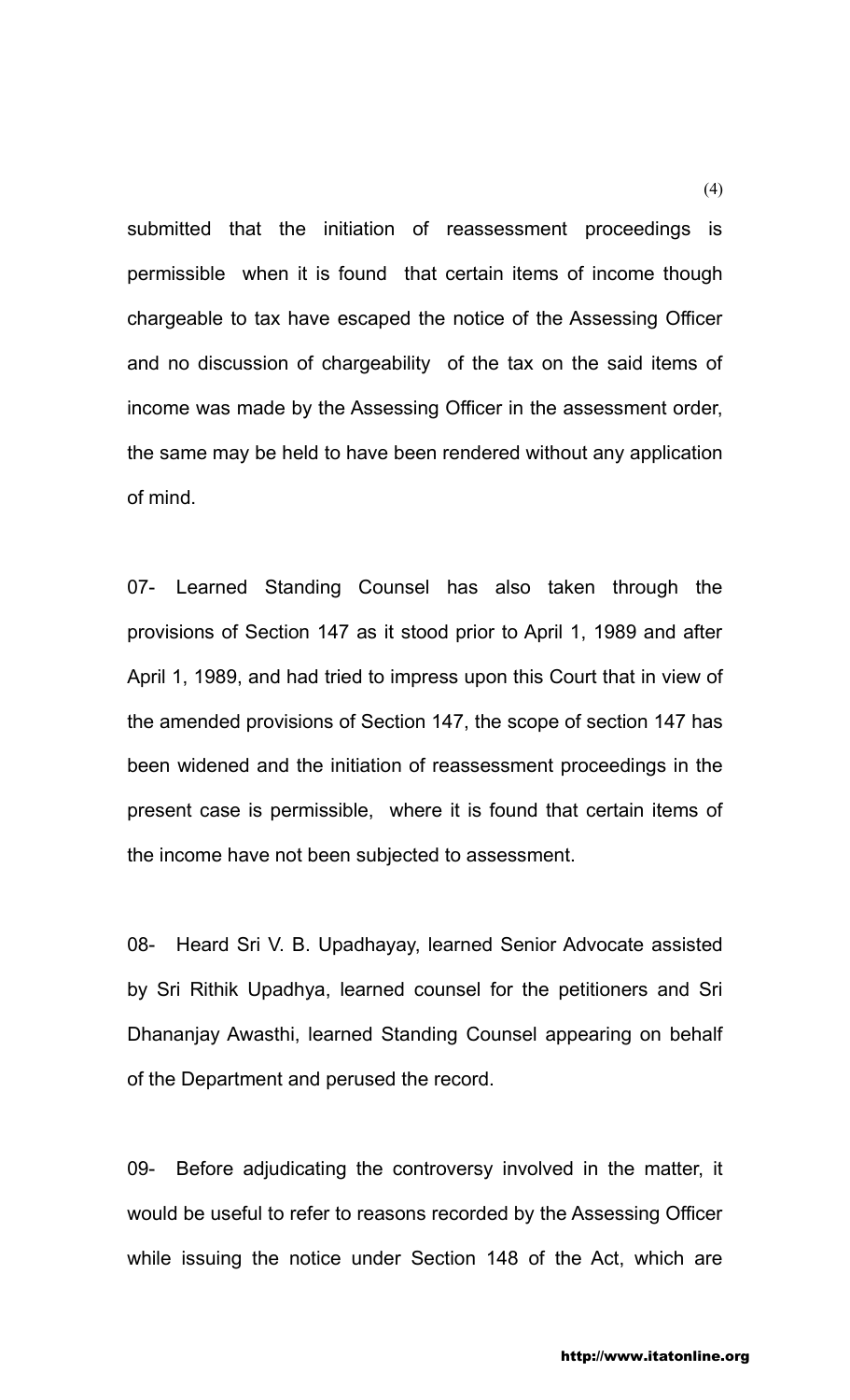reproduced hereinbelow;

## *"Reasons recorded for issue of notice U/s 148. Dt. 10.7.03-*

*The assessment in this case was completed u/s 143 (3) of the Income tax Act, 1961 on 21.3.01. at a total income of Rs. 37,42,540/-.*

*A perusal of balance sheet shows that prior period adjustments amounting to Rs. 5,41,850/- have been debited to profit & loss account. As per section 209 of the Companies Act, 1956 and as also submitted by the company in column four part IV of its Income Tax return, the company is following a mercantile system of accounting. As such the expenses related to only the period under review can be allowed as expenditure while computing the income of the current year. Any expenses relating to any earlier period or a subsequent year can only be claimed, allowed as a reduction in the respective financial year to which it relates. Thus sum of Rs. 5,41,850/- is, therefore, not an allowable deduction for assessment year 2000-01 and the same has wrongly been allowed.*

*A perusal of item no. 09 of schedule K to the balance sheet and also item no. 2 of auditors report shows that the company has not provided for interest on corporate deposits in respect of loan advanced to M/s. Trakparts of India Ltd. This interest was regularly provided in the earlier years and as mentioned substantial amount has been repaid during the period under review. There has not been any change in the terms and conditions of the deposits and although the matter is pending before the Allahabad High Court for the recovery of the remaining amount. There has not been any bar on the other of the court against the charging/recovery of interest from M/s. Trackparts of India Ltd. The company is following a*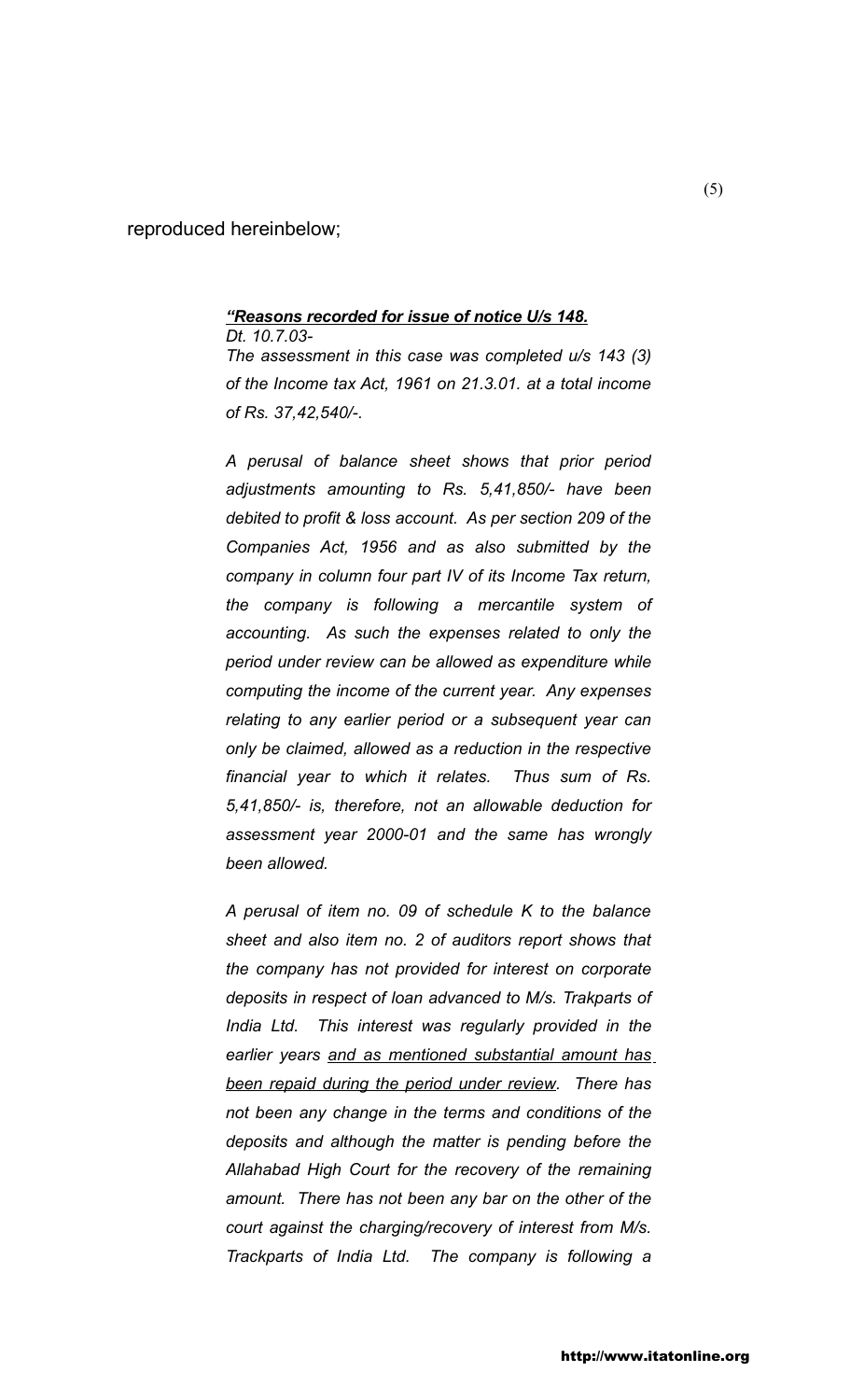*mercantile system and on the basis of the same an interest of Rs. 8,34,720/- has accrued in respect of inter corporate deposit. The same should have been provided in the books of account in accordance with the method of accounting employed and should be offered as part of the assessable income. This has not been done by the company. As a result, an income of Rs. 8,34,720/- has further escaped assessment.*

*Therefore, I have reason to believe that income of Rs. 13,76,570/- has escaped assessment and requires to be reassessed as per provisions of section 147.*

*Issue Notice U/s 148*

## *Sd/-(ACIT)"*

10- The mere perusal of the reasons recorded by the Assessing Officer reveals that the prior period of adjustments amounting to Rs. 5,41,850/- was debited to profit and loss account. Since the company was following a mercantile system of accounting, as such any expenses relating to any earlier period or subsequent year can only be claimed/allowed as the deduction in the respective financial year to which it relates. Thus according to the Assessing Officer Rs. 5,41,850/- was not allowable deduction for assessment year 2000-01 and the other reason assigned was that the petitioner has not provided for interest of Rs. 8,34,720/- on corporate deposit in respect of loan advanced to M/s Track Parts India Ltd., although the said interest was regularly provided in the earlier years. As a result, an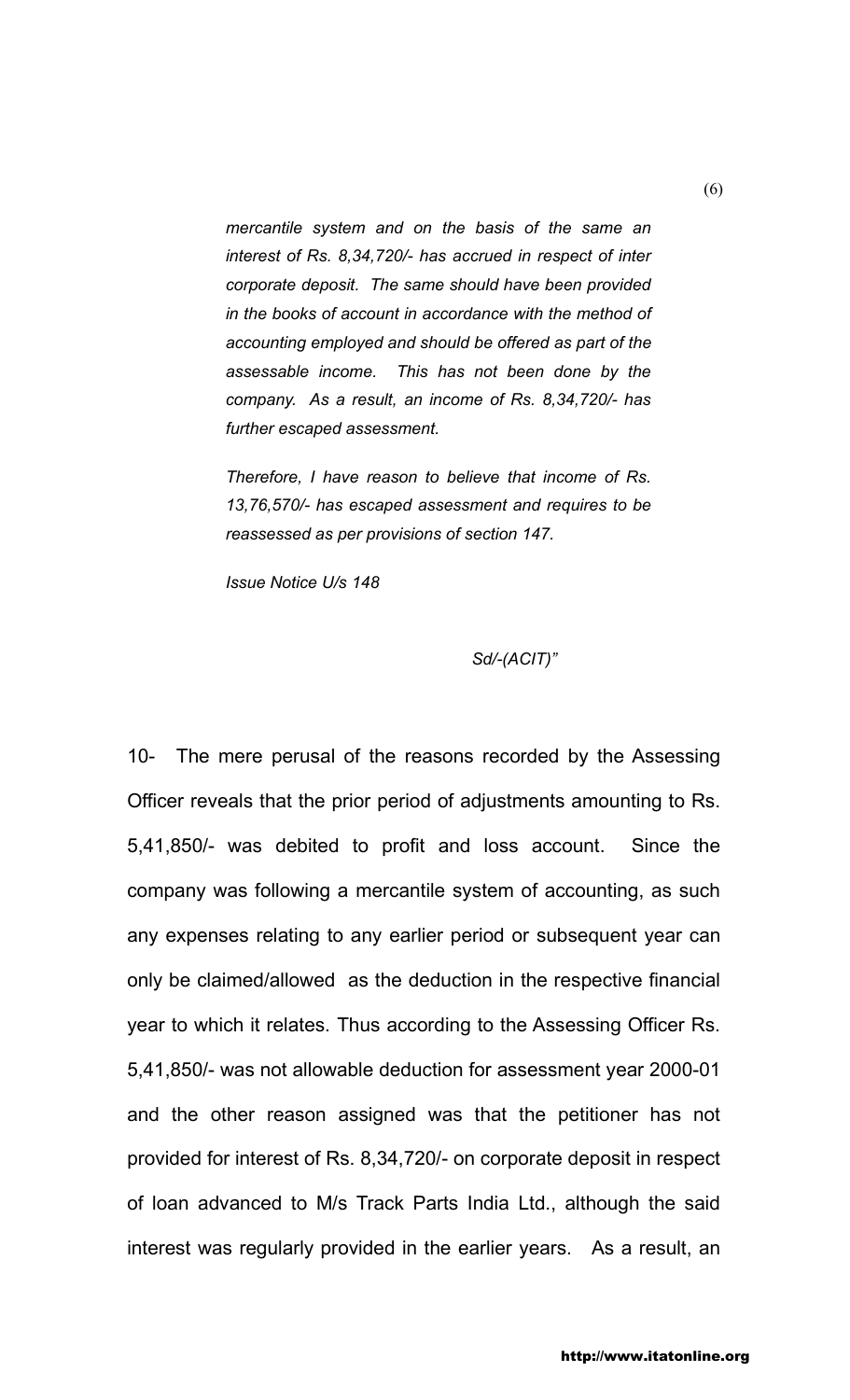income of Rs. 8,34,720/- further escaped assessment and on the basis of the aforesaid facts, the reason to believe was formed by the Assessing Officer, that total income of Rs. 13,76,570 had escaped assessment and required reassessment as per section 147.

11- At this juncture, it will be useful to refer to amended section 147 which reads as follows;

*"147. Income escaping assessment- If the Assessing Officer has reason to believe that any income chargeable to tax has escaped assessment for any assessment year, he may, subject to the provisions of section 148 to 153, assess or reassess such income and also any other income chargeable to tax which has escaped assessment and which comes to his notice subsequently in the course of the proceedings under this section, or recompute the loss or the depreciation allowance or any other allowance, as the case may be, for the assessment year concerned (hereinafter in this section and in sections 148 to 153 referred to as the relevant assessment year):*

*Provided that where an assessment under sub-section (3) of section 143 or this section has been made for the relevant assessment year, no action shall be taken under this section after the expiry of four years from the end of the relevant assessment year, unless any income chargeable to tax has escaped assessment for such assessment year by reason of the failure on the part of*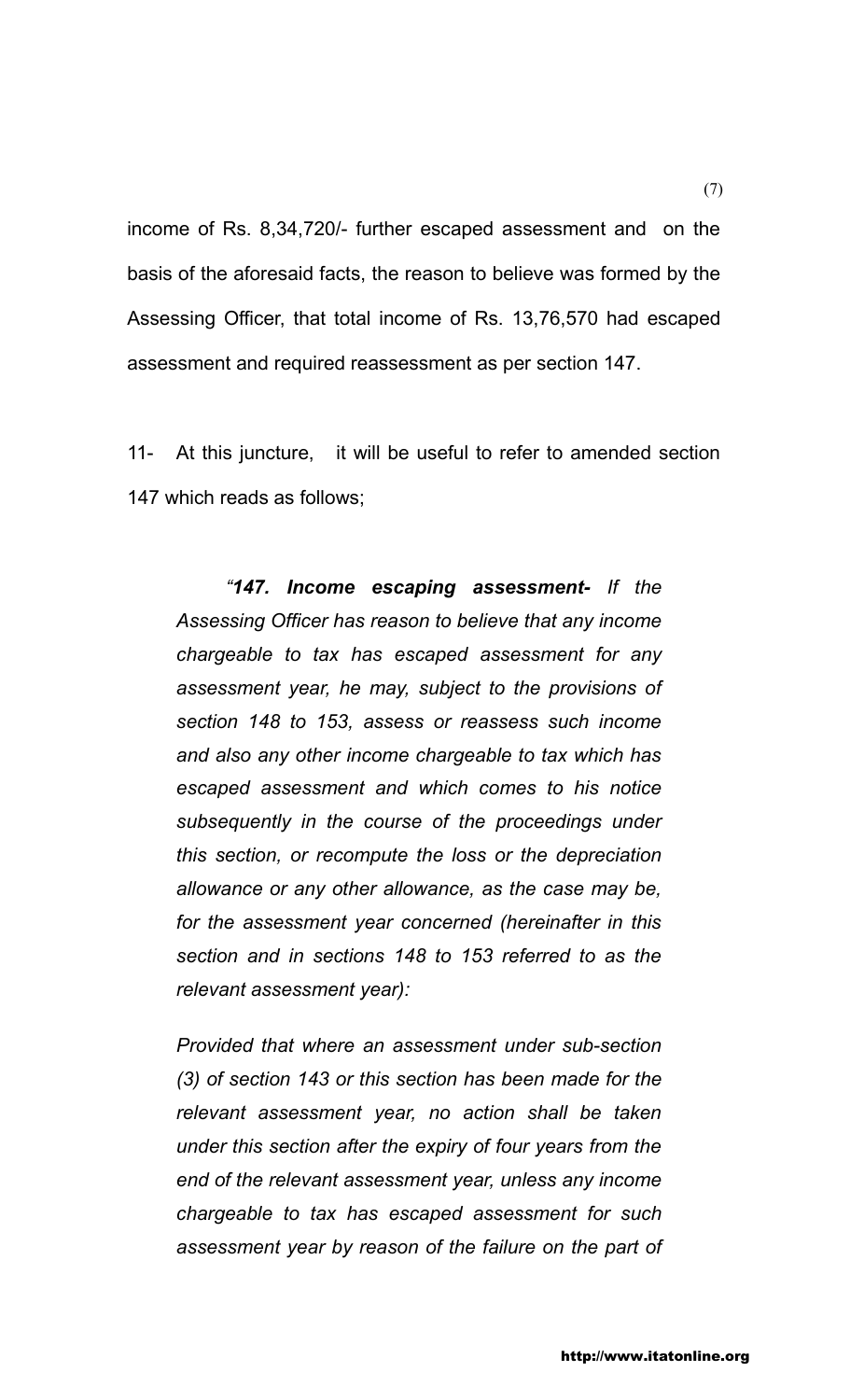*the assessee to make a return under Section 139 or in response to a notice issued under sub-section (1) of section 142 or section148 or to disclose fully an truly all material facts necessary for his assessment, for that assessment year.*

*Explanation 1.- Production before the Assessing Officer of account books or other evidence from which material evidence could with due diligence have been discovered by the Assessing Officer will not necessarily amount to disclosure within the meaning of the foregoing proviso.*

*Explanation 2. -For the purposes of this section, the following shall also be deemed to be cases where income chargeable to tax has escaped assessment, namely:-*

*(a) Where no return of income has been furnished by the assessee although his total income or the total income of any other person in respect of which he is assessable under this Act during the previous year exceeded the maximum amount which is not chargeable to income tax;*

*(b) Where a return of income has been furnished by the assessee but no assessment has been made and it is noticed by the Assessing Officer that the assessee has understated the income or has claimed excessive loss, deduction, allowance or relief in the return;*

*(c) Where an assessment has been made, but-*

*(i) income chargeable to tax has been under assessed; or*

*(ii) such income has been made the subject of excessive relief under this Act; or*

*(iii) such income has been made the subject of excessive relief under this Act; or*

 *(iv) excessive loss or depreciation allowance or any other allowance under this Act has been computed."*

12- It has not been disputed by the learned counsel for the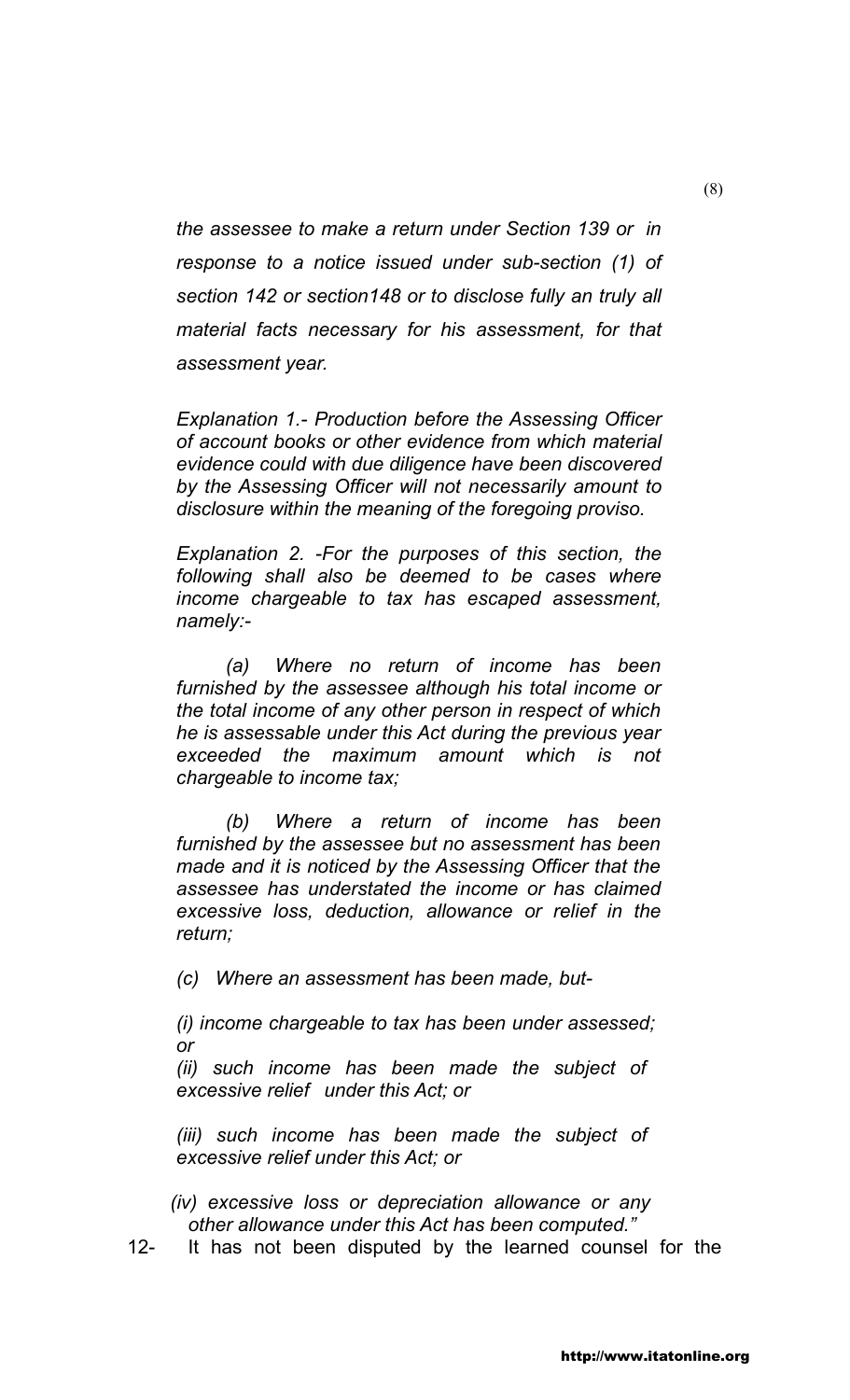petitioner that while framing assessment under Section 143 (3) of the Act, the Assessing Officer did not discuss in the assessment order about the "Prior period of adjustment" amounting to Rs. 5,41,850/ and also did not deal with the actual interest of Rs. 8,34,720/- in respect of Inter-Corporate deposit. Therefore, there was no application of mind of the Assessing Officer about the aforesaid subject.

13- Learned counsel for the petitioner has heavily relied upon the Full Bench decision of Delhi High Court in the case of **Commissioner of Income Tax Vs. Kelvinator of India Ltd. (DELHI) [F.B.] V 256 ITR Page 1** wherein it has been observed by the said Court as follows;

> *"We also cannot accept the submission of Mr. Jolly to the effect that only because in the assessment order, detailed reasons have not been recorded an analysis of the materials on the record by itself may justify the Assessing Officer to initiate a proceeding under section 147 of the Act. The said submission is fallacious. An order of assessment can be passed either in terms of sub-section (1) of section 143 or subsection (3) of section 143. When a regular order of assessment is passed in terms of the said sub-section (3) of section 143 a presumption can be raised that such an order has been passed on application of mind. It is well known that a presumption can also be raised to the effect that in terms of clause (e) of section 114 of the Indian Evidence Act judicial and official acts have been*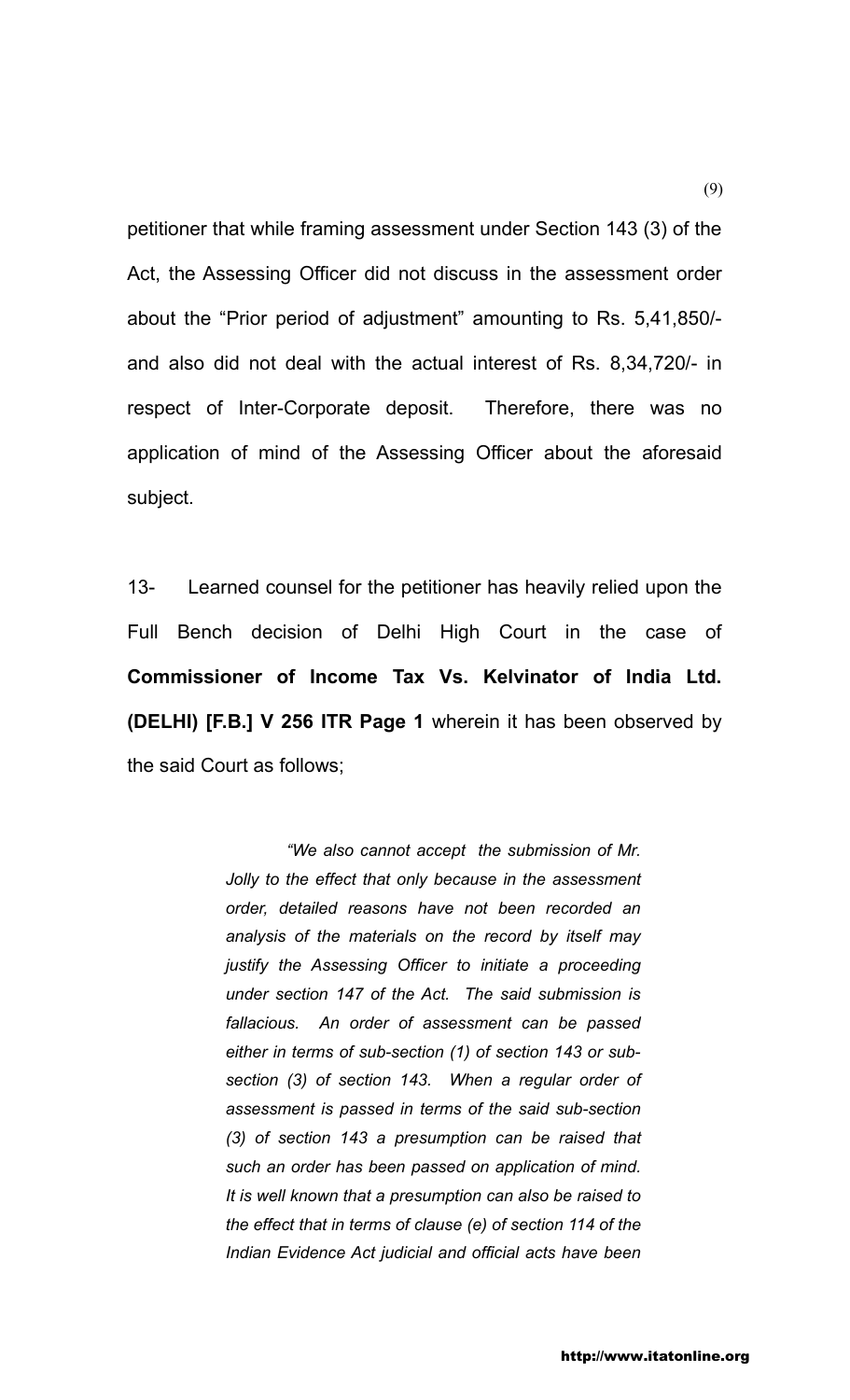*regularly performed. If it be held that an order which has been passed purportedly without application of mind would itself confer jurisdiction upon the Assessing Officer to reopen the proceeding without anything further, the same would amount to giving a premium to an authority exercising quasi-judicial function to take benefit of its own wrong.*

*For the reasons aforementioned, we are of the opinion that the answer to the question raised before this Bench must be rendered in the affirmative, i.e. in favour of the assessee and against the Revenue. No order as to costs."*

14- On the basis of the aforesaid observations made in the aforementioned case, it has been argued by the learned counsel for the petitioner that even if it is held that the order which has been passed purportedly without application of mind would not itself confer jurisdiction to the Assessing Officer to reopen the proceedings, and the same would amount to giving a premium to the authority exercising quasi judicial functioning to take benefit of its own wrong. Before discussing the aforesaid case cited by the petitioner it would be useful to refer to few authorities which are very relevant for adjudicating upon the issue raised by the petitioner. First of all, we would like to refer to the decision in *Kalyanji Mavji & Co. Vs. Commissioner of Income-Tax, West Bengal II (1976) 102 ITR 286 (S.C.).* wherein the Apex Court observed as follows;

> *"On a combined review of the decisions of this Court the following tests and principles would apply to determine*

(10)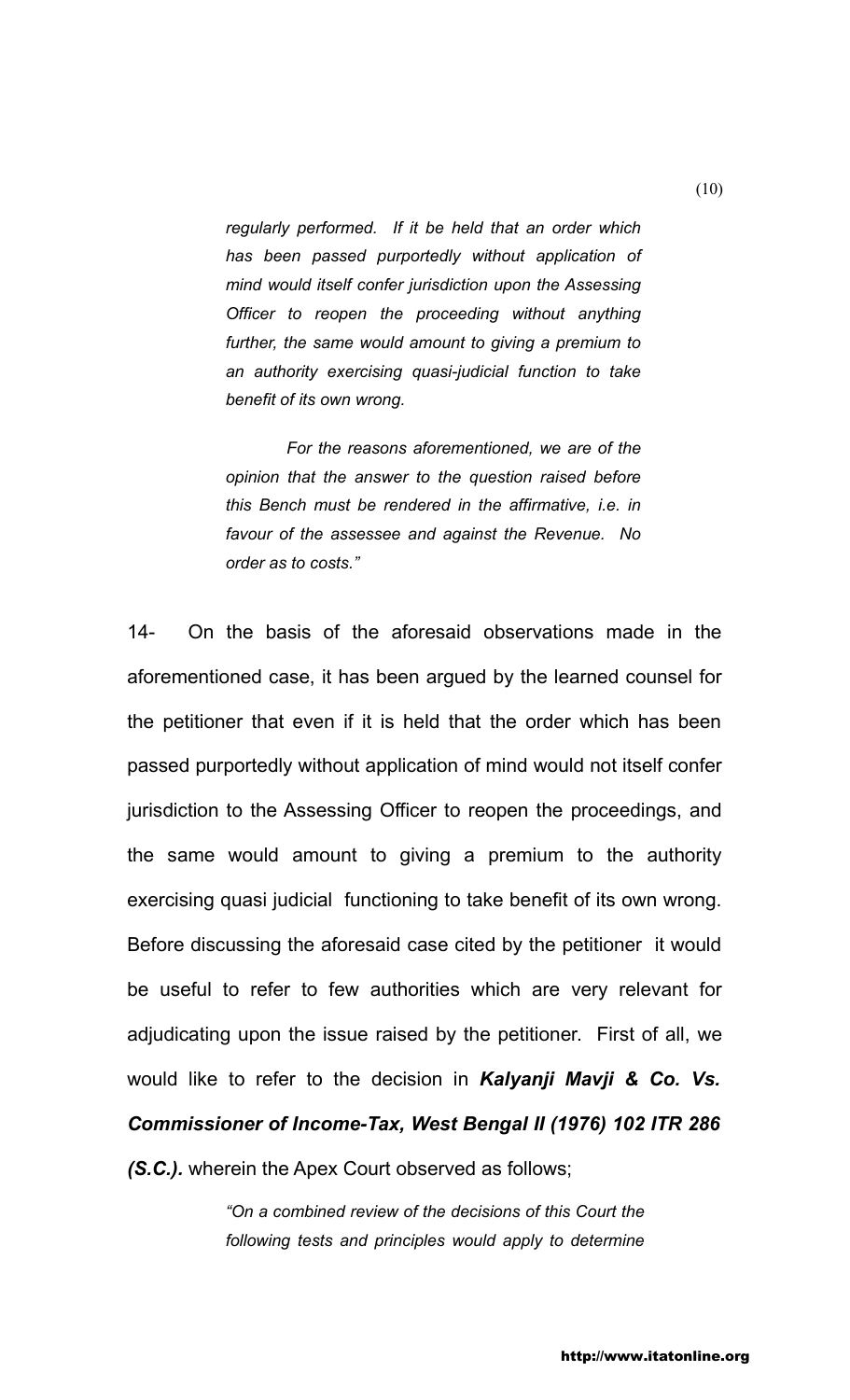*the applicability of s. 34(1) (b) to the following categories of cases:*

*(1) Where the information is as to the true and correct state of the law derived from relevant judicial decisions;*

 *(2) Where in the original assessment the income liable to tax has escaped assessment due to oversight, in advertence or a mistake committed by the Income-tax officer. This is obviously based on the principle that the tax-payer would not be allowed to take advantage of an oversight or mistake committed by the Taxing Authority;*

*(3) Where the information is derived from an external source of any kind. Such external source would include discovery of new and important matters or knowledge of fresh facts which were not present at the time of the original assessment;*

*(4) Where the information may be obtained even from the record of the original assessment from an investigation of the materials on the record, or the facts disclosed thereby or from other enquiry or research into facts or law."*

15- The aforesaid decision in the case of *Kalyanji Mavji & Co. Vs. Commissioner of Income-Tax, West Bengal II (supra)* came up for consideration before a three Judges Bench of the Apex Court in *Indian and Eastern Newspaper Society Vs. Commissioner of Income-Tax, New Delhi (1979) 119 ITR 996,* wherein it washeld as follows;

> "Now, in the case before us, the Income Tax officer had, when he made the original assessment, considered the provisions of sections 9 and 10. Any different view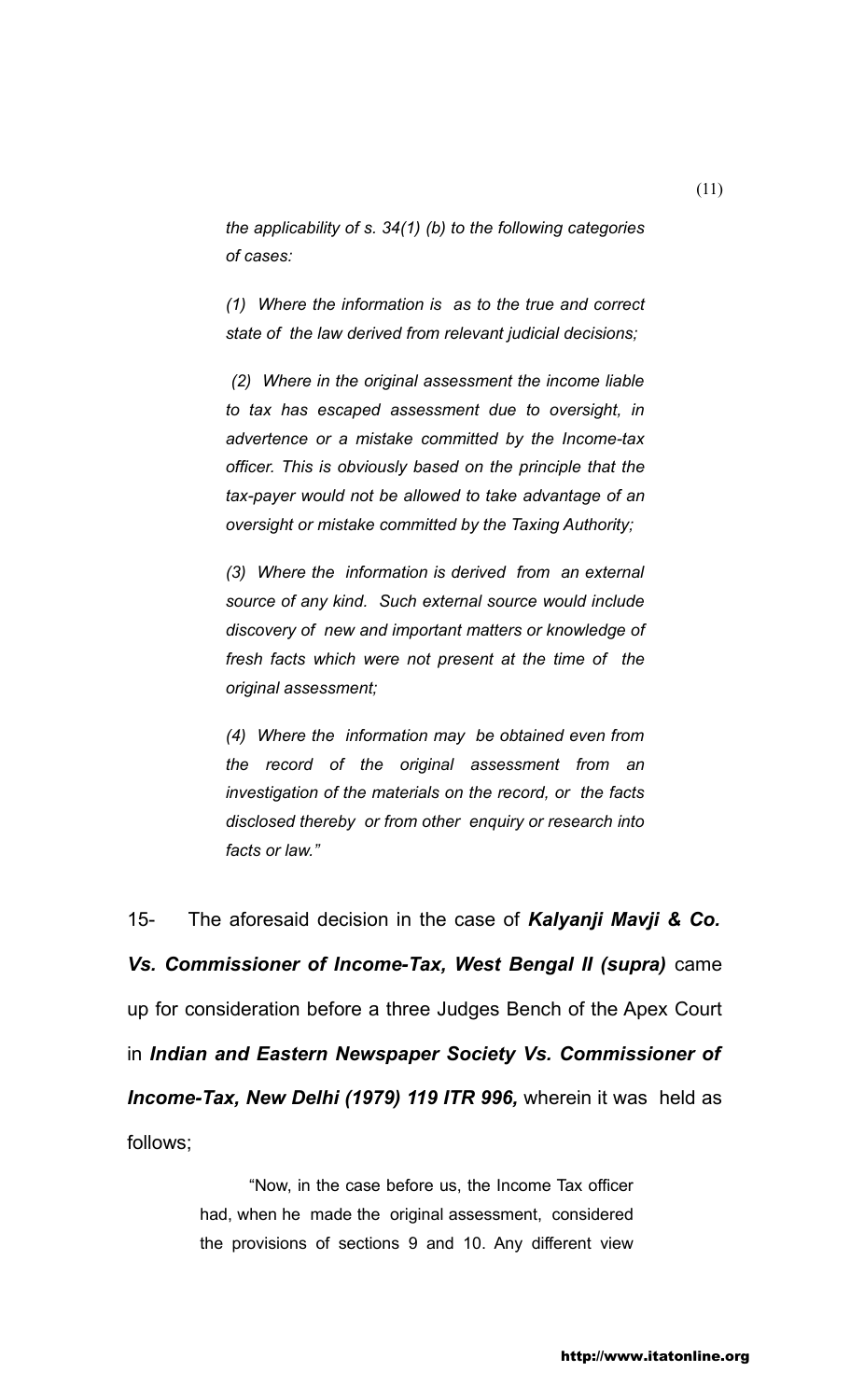taken by him afterwards on the application of those provisions would amount to a change of opinion on material already considered by him. The Revenue contends that it is open to him to do so, and on that basis to reopen the assessment under section 147(b). Reliance is placed on Kalyanji Mavji & Co. v. Commissioner of Income Tax, [1976] 102 ITR 287 (SC) where a Bench of two learned Judges of this Court observed that a case where income had escaped assessment due to the "oversight, inadvertence or mistake" of the Income Tax officer must fall within section 34(1) (b) of the Indian Income Tax Act, 1922. It appears to us, with respect, that the proposition is stated too widely and travels farther than the statute warrants in so far as it can be said to lay down that if, on reappraising the material considered by him during the original assessment, the Income Tax officer discovers that he has committed an error in consequence of which income has escaped assessment, it is open to him to reopen the assessment. In our opinion, an error discovered on a reconsideration of the same material (and not more) does not give him that power. That was the view taken by this Court in Maharaj Kamal Singh v. Commissioner of Income Tax [1959] 35 ITR 1 (SC), Commissioner of Income Tax v. A. Raman and Company [1968] 67 ITR 11 (SC) and Bankipur Club Ltd. v. Commissioner of Income Tax [1971] 82 ITR 831 (SC) and we do not believe that the law has since taken a different course. Any observations in Kalyanji Mavji & Co. v Commissioner of Income Tax [1976] 102 ITR 287 (SC) suggesting the contrary do not, we say with respect, lay down the correct law.

16- The three Judges Bench decision in Indian Eastern Newspaper Society (supra), subsequently came up for consideration before a three Judges Bench of the Apex Court in the case of *A. L. A. Firm*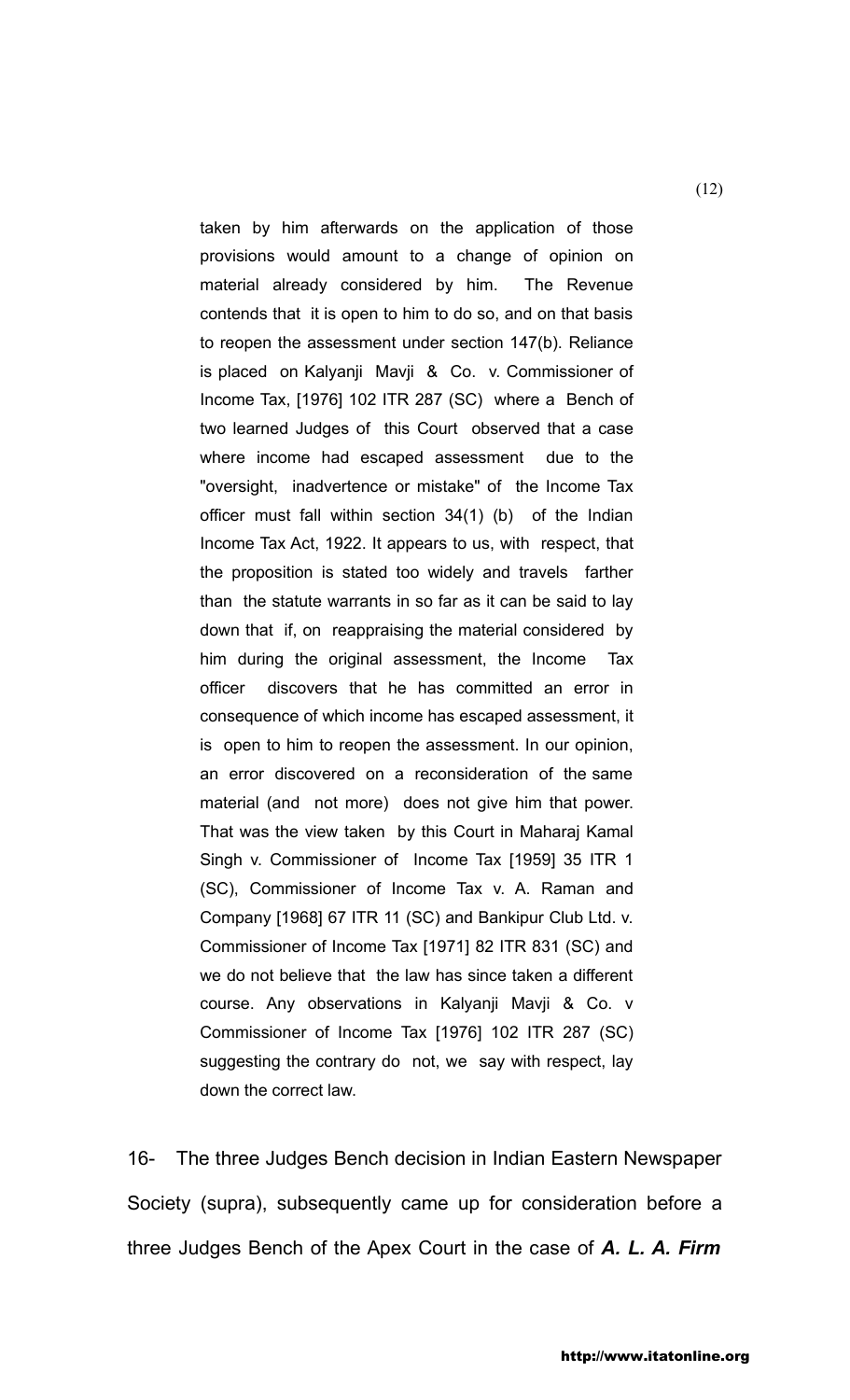*Vs. Commissioner of Income Tax (1991) 189 ITR 285,* and the Apex Court explained the effect and implication of the principles laid down in *Kalyanji Mavji & Co. Vs. Commissioner of Income-Tax, West Bengal II (supra)* and *Indian and Eastern Newspaper Society Vs. Commissioner of Income-Tax, New Delhi (supra),*  and observed as follows;

> *"We have pointed out earlier that Kalyanji Mavji [1976] 102 ITR 287 (SC) outlines four situations in which action under S.34(1)(b) can be validly initiated. The Indian Eastern Newspaper Society's [1979] 119 ITR 996 (SC) case has only indicated that proposition (2) outlined in this case and extracted earlier may have been somewhat widely stated; it has not cast any doubt on the other three propositions set out in Kalyanji Mavji's case. The facts of the present case squarely fall within the scope of propositions 2 and 4 enunciated in Kalyanji Mavji's case. Proposition (2) may be briefly summarised as permitting action even on a "mere change of opinion". This is what has been doubted in the IENS case (supra) and we shall discuss its application to this case a little later. But, even leaving this out of consideration, there can be no doubt that the present case is squarely covered by proposition (4) set out in Kalyanji Mavji & Co. (supra). This proposition clearly envisages a formation of opinion by the Income-tax Officer on the basis of material already on record provided the formation of such opinion is consequent on "information" in the shape of some light thrown on aspects of facts or law which the I.T.O. had not earlier been conscious of. To give a couple of illustrations, suppose an I.T.O., in the original assessment, which is a voluminous one involving several contentions,*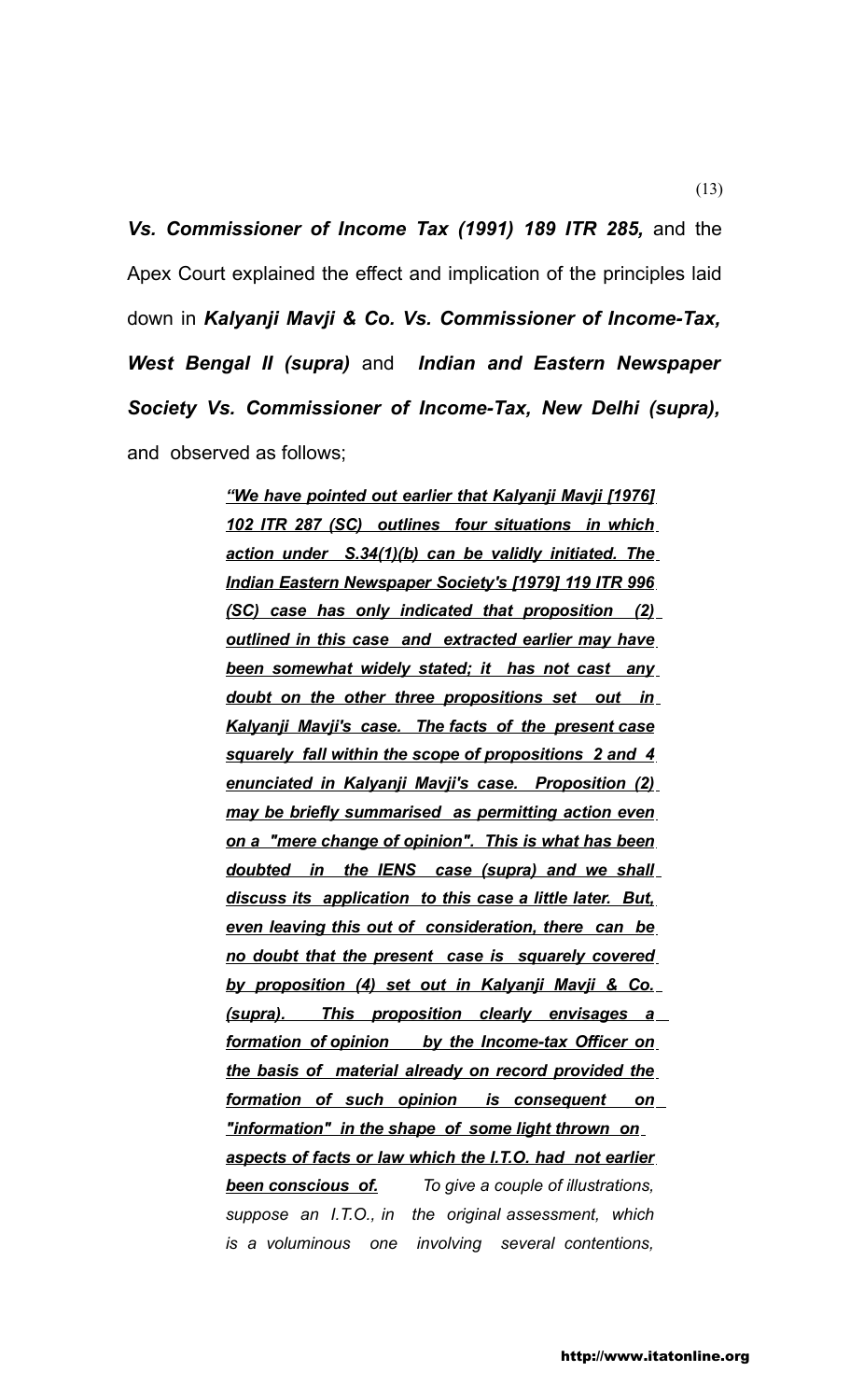*accepts a plea of the assessee in regard to one of the items that the profits realised on the sale of a house is a capital realisation not chargeable to tax. Subsequently he finds, in the forest of papers filed in connection with the assessment, several instances of earlier sales of house property by the assessee. That would be a case where the I.T.O. derives information from the record on an investigation or enquiry into facts not originally undertaken. Again, suppose if I.T.O. accepts the plea of an assessee that a particular receipt is not income liable to tax. But, on further research into law he finds that there was a direct decision holding that category of receipt to be an income receipt. He would be entitled to reopen the assessment under s.147(b) by virtue of proposition (4) of Kalyanji Mavji. The fact that the details of sales of house properties were already in the file or that the decision subsequently come across by him was already there would not affect the position because the information that such facts or decision existed comes to him only much later.*

 *What then, is the difference between the situations envisaged in propositions (2) and (4) of Kalyanji Mavji (supra)? The difference, if one keeps in mind the trend of the judicial decisions, is this. Proposition (4) refersto a case where the I.T.O. initiates reassessment proceedings in the light of "information" obtained by him by an investigation into material already on record or by research into the law applicable thereto which has brought out an angle or aspect that had been missed earlier, for e.g., as in the two Madras decisions referred to earlier. Proposition (2) no doubt covers this situation also but it is so widely expressed as to include also cases in which the I.T.O., having considered all the facts and law, arrives at a particular conclusion, but reinitiates proceedings because, on a reappraisal of the same material which had been* 

(14)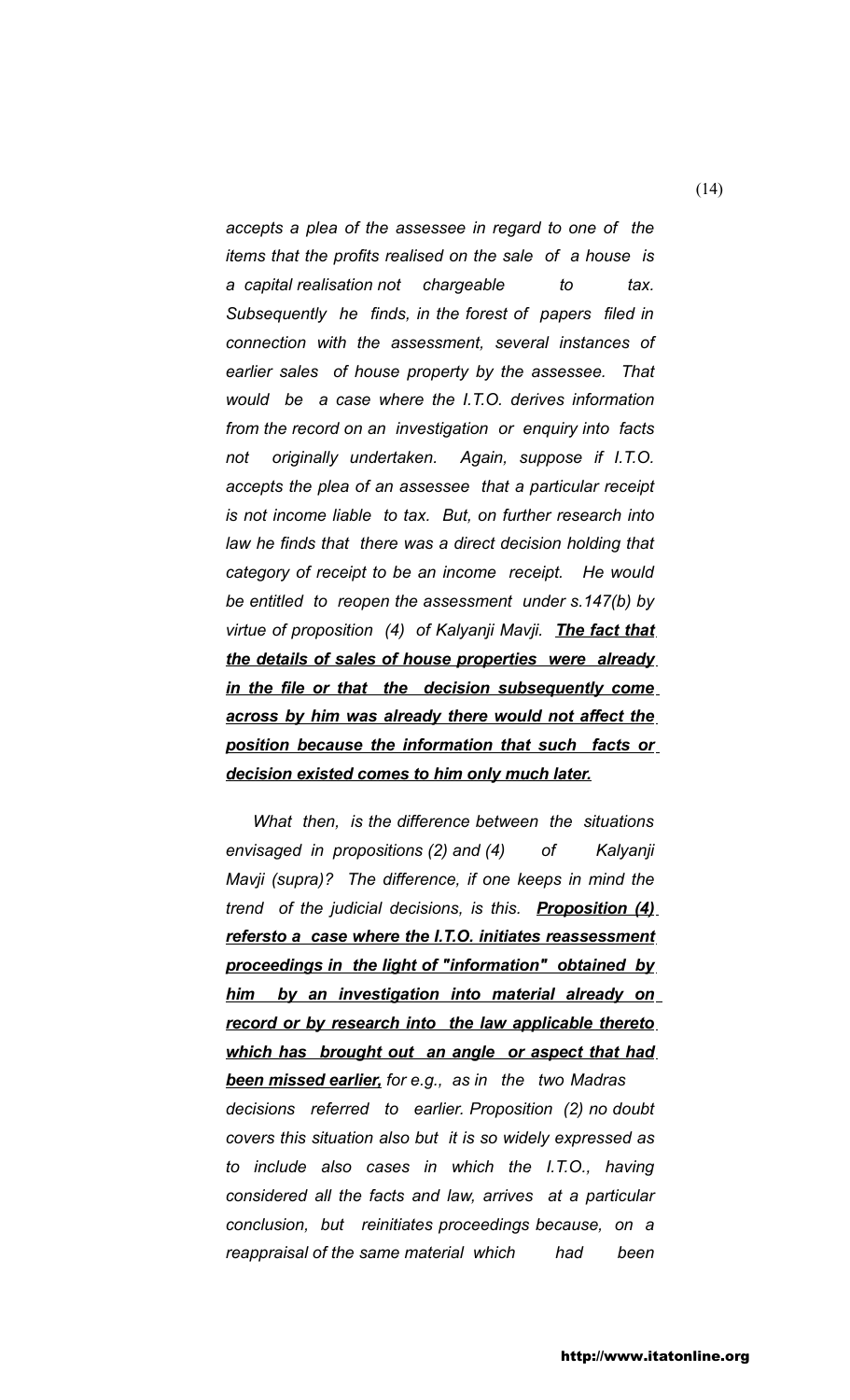*considered earlier and in the light of the same legal aspects to which his attention had been drawn earlier, he comes to a conclusion that an item of income which he had earlier consciously left out from the earlier assessment should have been brought to tax. In other words, as pointedout in IENS case, it also ropes in cases of a "bare or mere change of opinion" where the I.T.O. (very often a successor officer) attempts to reopen the assessment because the opinion formed earlier by himself (or, more often, by a predecessor I.T.O.) was, in his opinion, incorrect. Judicial decisions had consistently held that this could not be done and the IENS case (supra) has warned that this line of cases cannot be taken to have been overruled by Kalyanji Mavji (supra). The second paragraph from the judgment in the IENS case earlier extracted has also reference only to this situation and insists upon the necessity of some information which make the ITO realise that he has committed an error in the earlier assessment. This paragraph does not in any way affect the principle enumerated in the two Madras cases cited with approval in Anandji Haridas, [1986] 21 S.T.C.326 (SC). Even making allowances for this limitation placed on the observations in Kalyanji Mavji, the position as summarised by the High Court in the following words represents, in our view, the correct position in law:*

*"The result of these decisions is that the statute does not require that the information must be extraneous to the record. It is enough if the material, on the basis of which the reassessment proceedings are sought to be initiated, came to the notice of the Income-tax Officer subsequent to the original assessment. If the Income-tax Officer had considered and formed an opinion on the said material in the original assessment itself, then he would be powerless to start the proceedings for the*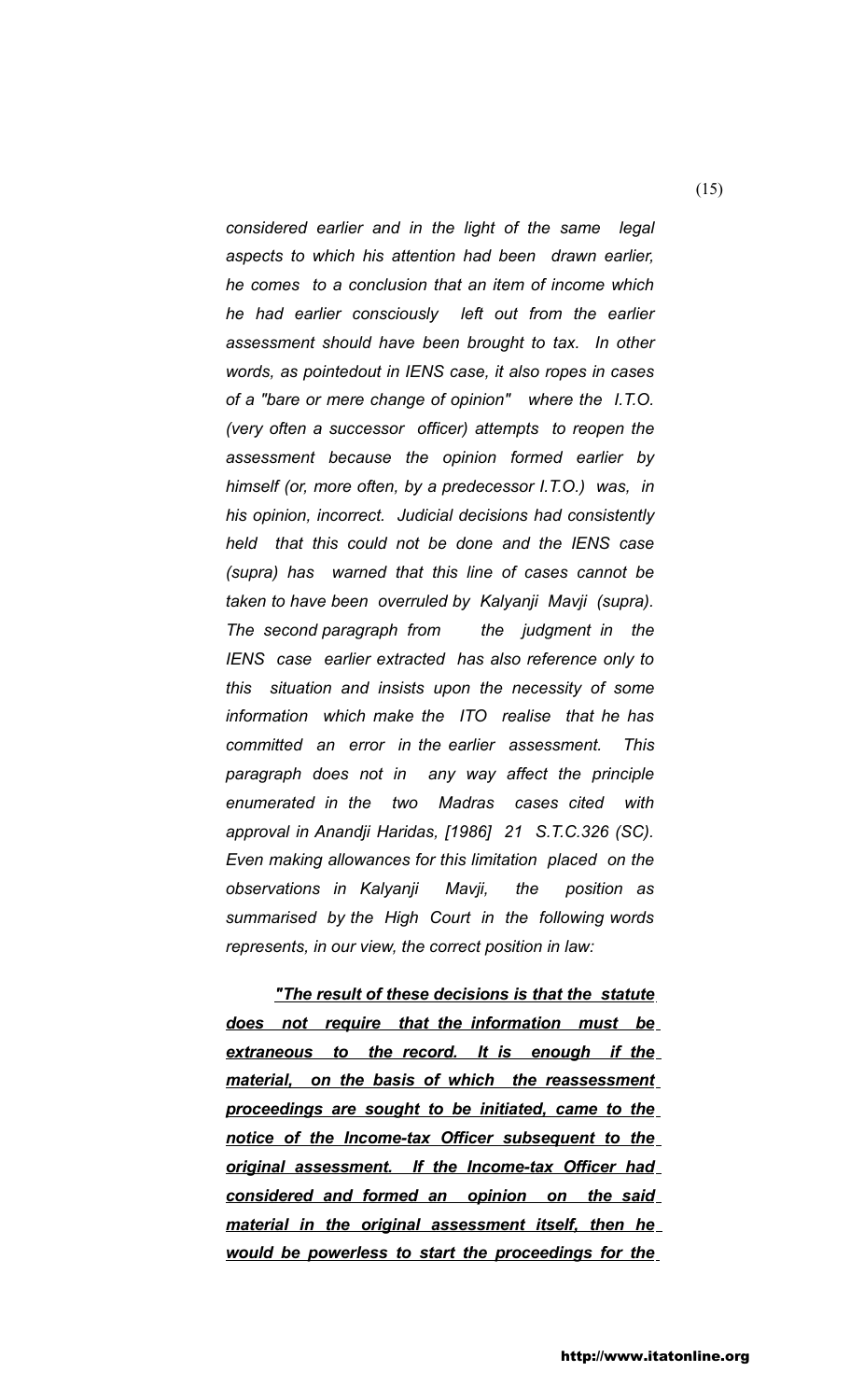*reassessment. Where, however, the Income-tax Officer had not considered the material and subsequently come by the material from the record itself, then such a case would fall within the scope of section 147(b) of the Act."*

17- Thus from the bare perusal of the aforesaid decision in the case of A. L. A. Firms (supra) it is quite clear that the tests and principals as laid down in Kalyanji Mavji (supra) was not completely overruled but only the proposition No.(2) viz., "where in the original assessment the income liable to tax has escaped assessment due to oversight, inadvertence or a mistake committed by the Income-tax Officer. This is obviously based on the principle that the taxpayer would not be allowed to take advantage of an oversight or mistake committed by the taxing authority;" outlined in the case of Kalyanji Mavji & Co. (supra) was not approved by a three Judges Bench of the Apex Court in the case of Indian Eastern Newspaper Society (supra). However, it did not cast any doubt on the propositions No. 1, 3 & 4 as laid down in Kalyanji Mavji & Co. (supra).

18- On a combined reading of the judgments of the Apex Court in Kalyanji Mavji (supra), Indian Eastern Newspaper Society and A. L. A. Firm (supra), would make it clear that the proposition No. 4 viz., "where the information may be obtained even from the record of the original assessment from an investigation of the materials on

(16)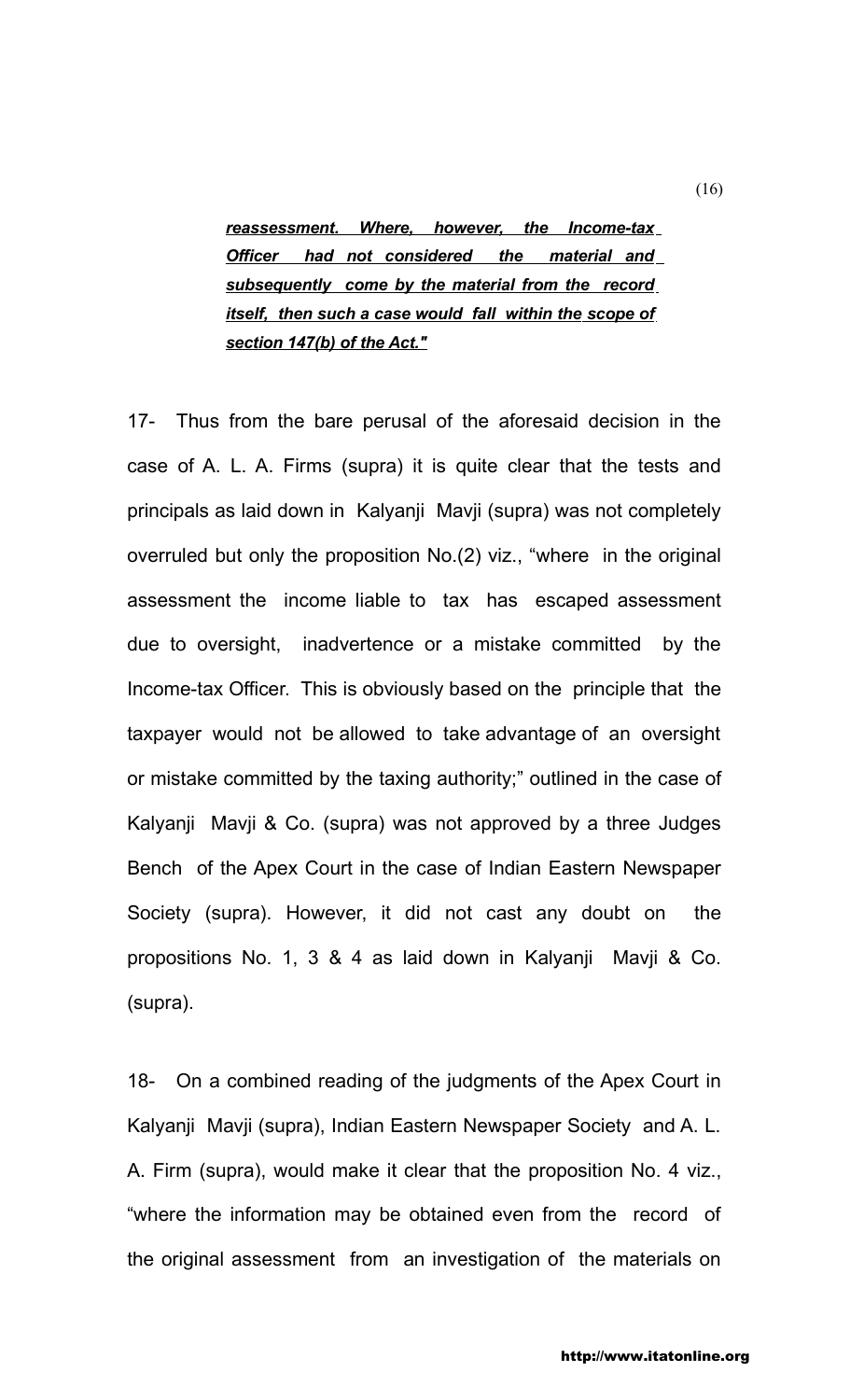the record, or the facts disclosed thereby or from other enquiry or research into facts or law." still holds goods and the facts of the present case clearly indicates that certain items of income though chargeable to tax had escaped the notice of the assessing officer and no discussion of chargeability of the tax on the said items of income was made by the Assessing Officer in the order. Therefore, in the light of the judgment of the Apex Court in A. L. A. Firm (supra) the initiation of proceedings under Section 147 of the Act is in accordance with law and no fault can be found with the approach adopted by the Assessing Officer.

19- Now, let us consider the decision of Delhi High Court in the case of Commissioner of Income Tax Vs. Kelvinator of India Ltd (supra) in the light of the decision of Apex Court as noticed hereinabove. With deep respect to the learned Judges who decided the aforementioned case of Kelvinator of India Ltd (supra), we regret our inability to agree with the view taken by the Delhi High Court in the said case for the following reasons;

> *(i) Firstly, as we have noticed hereinbefore that the proposition laid down in the case of Kalyanji Mavji (supra) was not completely overruled in the case of Indian Eastern Newspaper Society (supra) wherein the proposition No. 2 as laid down in the Kalyanji*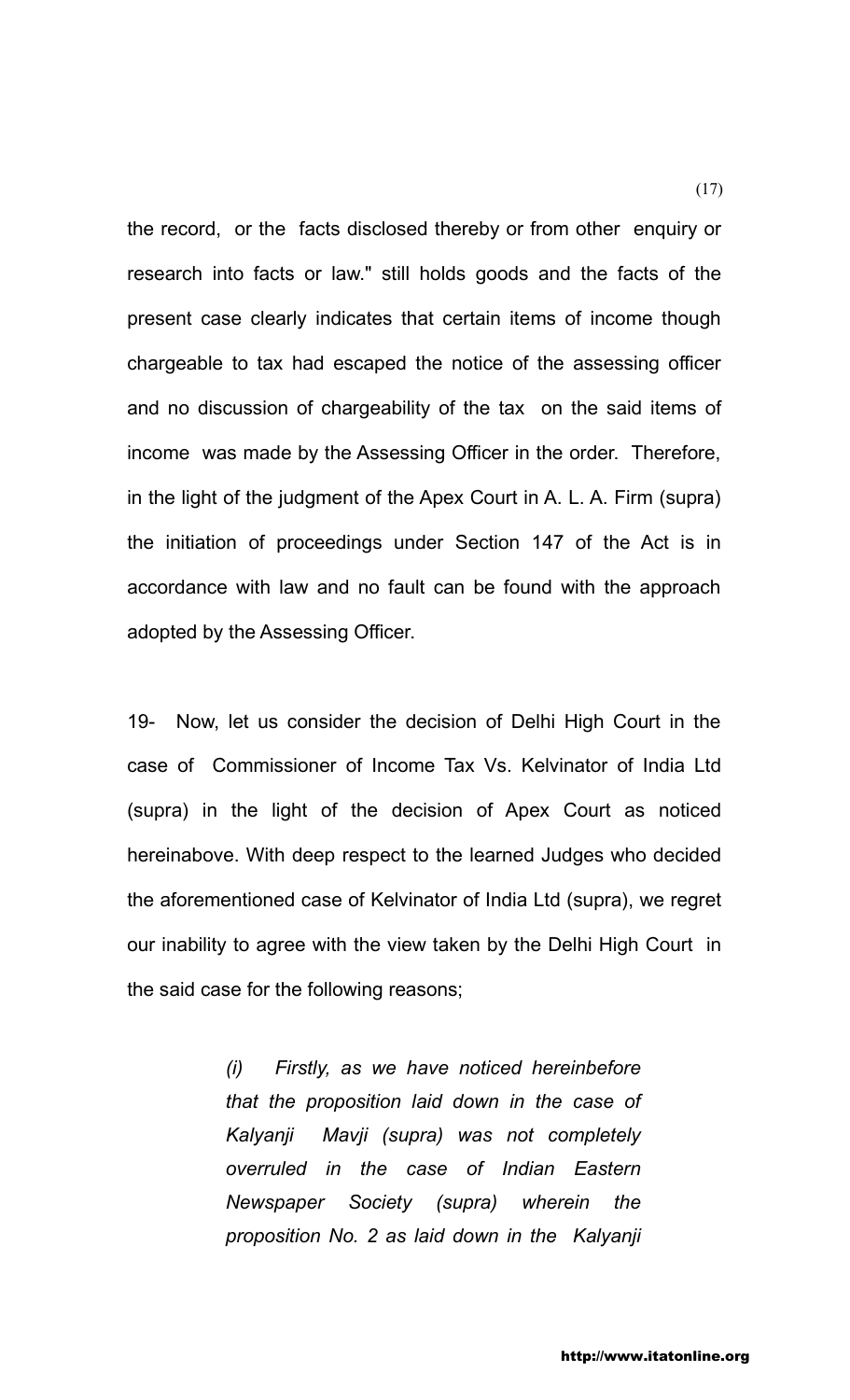*Mavji (supra) was only disapproved not the other propositions particularly the proposition No. 4, as extracted earlier, was not disapproved.* 

*(ii) Secondly, in the case of Kelvinator of India Ltd. (supra), the later decision of a three Judges Bench of the Apex court in A. L. A. Firm (supra) was not considered wherein the implication and effect of the decision in Indian Eastern Newspaper Society (supra) & Kalyanji Mavji &Co. (supra) were considered and explained and it was categorically held that the decision in Indian Eastern Newspaper Society has not cast any doubt on the other three propositions No. 1, 3 & 4 laid down in Kalyanji Mavji's case.*

*(iii) Thirdly, where the assessment order has been passed and certain items of income were not at all discussed and it escaped the notice of the assessing officer as a result of which, the reassessment order is passed in respect to those items of income, in the circumstances, it cannot be said that it would amount to review. Since, the assessing officer in the original assessment order did not form any view or any opinion with regard to the items of income which escaped its notice, it will not amount, to review of the order or change of opinion. When no opinion was formed by the Assessing Authority*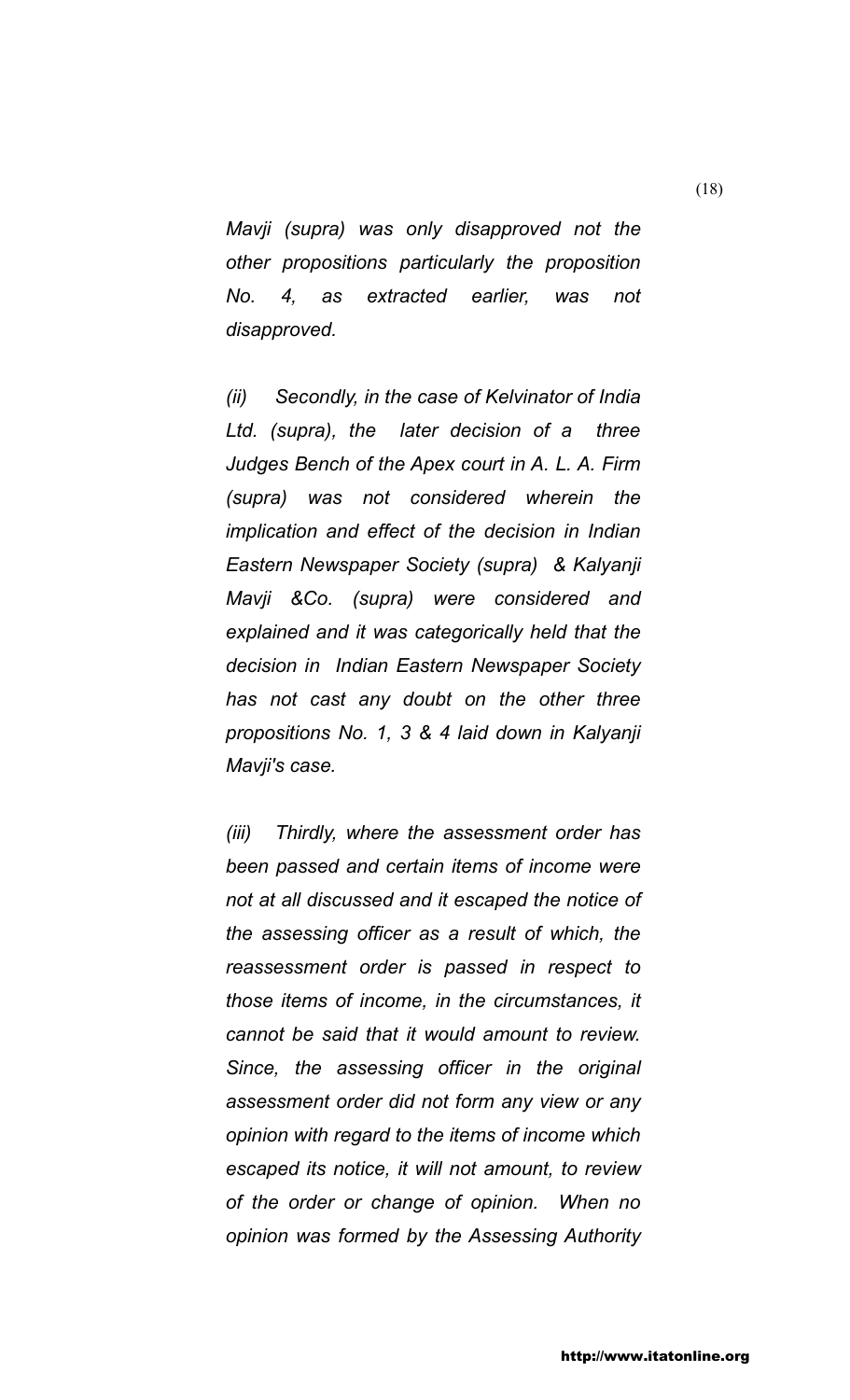*how can there be any change of opinion.* 

*(iv) Fourthly, in the case of Kelvinator of India (supra), the effect and implication of Explanation 1 and Explanation 2 appended to section 147 of the Act has not been considered. This aspect of the matter shall be dealt with by us at an appropriate place in the latter part of this judgment.*

20- It is pertinent to note that although the proposition No. 2 laid down in Kalyanji Mavji & Co. case had been held to be too wide by the Apex Court in *Indian Eastern Newspaper Society Vs. CIT*  (supra), however, there is nothing in the judgment by way of disapproval of the other propositions, particularly proposition No. 4.

21- Initiation of reassessment proceeding is permissible where it is found that the Assessing Officer had passed an order of assessment without any application of mind and such application of mind can be found out from the order of assessment itself inasmuch as , in the event the order of assessment does not contain any discussion on a particular issue, the same may be held to have been rendered without any application of mind.

22- In this context, at this juncture, it is useful to refer to the decision of Gujarat High Court in *Praful Chunilal Patel Vs. M. J. Makwana/Assistant Commissioner of Income-Tax (1999) 236*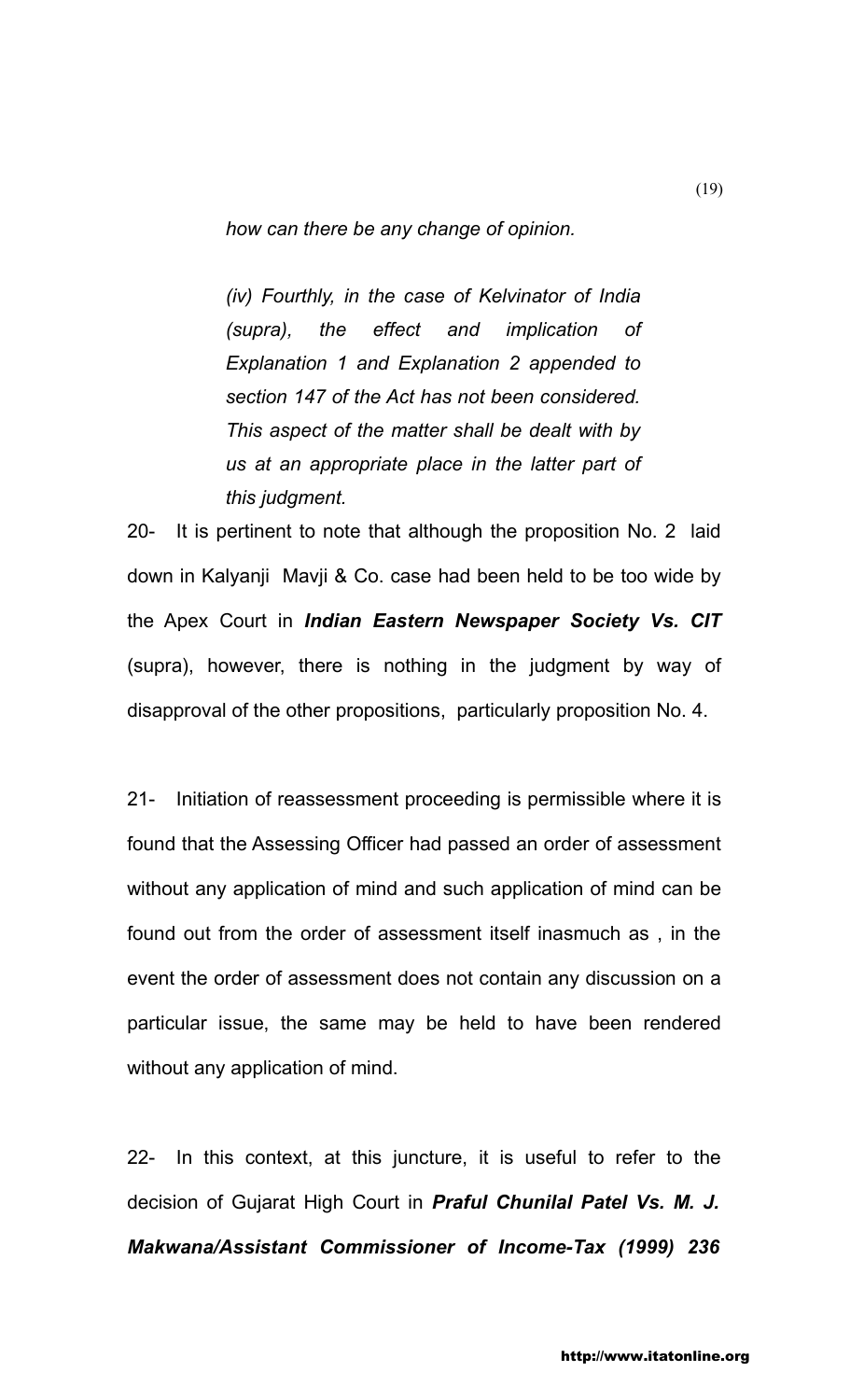*832;*

*"it will thus be seen that in the proceedings taken under section 147, the Assessing Officer may make an assessment or reassessment, or recomputation, as the case may be. The word 'assess' refers to a situation where the assessment was not made in the normal manner while the word 'reassess' refers to a situation where an assessment is already made, but it is sought to be reassessed on the basis of this provision.*

*In cases where the Assessing Officer has not made an assessment of any item of income chargeable to tax while passing the assessment order in the relevant assessment year, it cannot be said that such income was subjected to an assessment. In the assessment proceedings, the Assessing Officer would ascertain on consideration of all relevant circumstances the amount of tax chargeable to a given taxpayer. The word 'assessment' would mean the ascertainment of the amount of taxable income and of the tax payable thereon. In other words, where there is no ascertaining of the amount of taxable income and the tax payable thereon, it can never be said that such income was assessed. Merely because during the assessment proceedings the relevant material was on record or could have been with due diligence discerned by the Assessing Officer for the purpose of assessing a particular item of income chargeable to tax, it cannot be inferred that the Assessing Officer must necessarily have deliberated over it and taken it out while ascertaining the taxable income or that he had formed any opinion in respect thereof. If looking back it appears to the Assessing officer (albeit within four years of the end of the relevant assessment year) that a particular item even though reflected on the record was not subjected to assessment and was left out while* 

(20)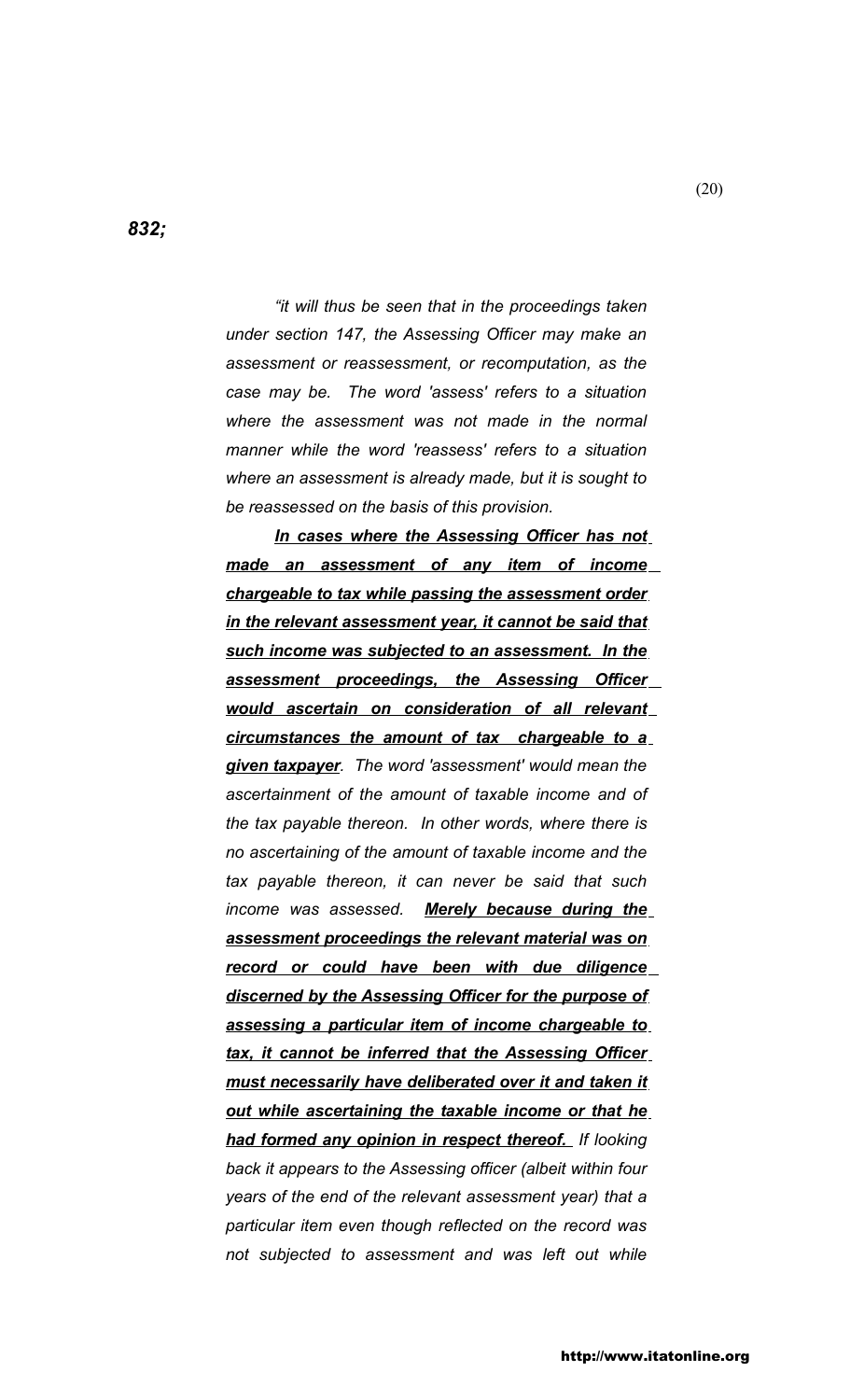*working out the taxable income and the tax payable thereon, i.e., while making the final assessment order, that would enable him to initiate the proceedings irrespective of the question of non-disclosure of material facts by the assessee"*

23- When the proceedings are initiated under Section 147/148 within a period of four years, the conduct of the assessee regarding disclosure or material facts need not be the basis for initiating the proceedings and it can be commenced if the Assessing Officer has reason to believe that the income has escaped assessment notwithstanding that there was full disclosure of material facts on record. The assessee in such cases cannot defend the initiation of action on the ground that the facts were already placed on record and the Assessing Officer must have or ought to have considered *Explanation 2* which is quoted hereinbelow;

24- In this context, in the case of Praful Chunilal Patel (supra), Gujarat High Court has further observed as follows;

> *"Explanation 2 to section 147 of the Act applies to the entire section and it enumerates deemed cases where income has escaped assessment. Clause (a) thereof covers a case where no return is filed though the income had exceeded the maximum amount which is not chargeable to income-tax. In such cases, in order to put it beyond the pale of doubt or controversy, the provision is made that they will be deemed to be cases of escaped assessment so as to warrant the proceedings even beyond the said period of four years,*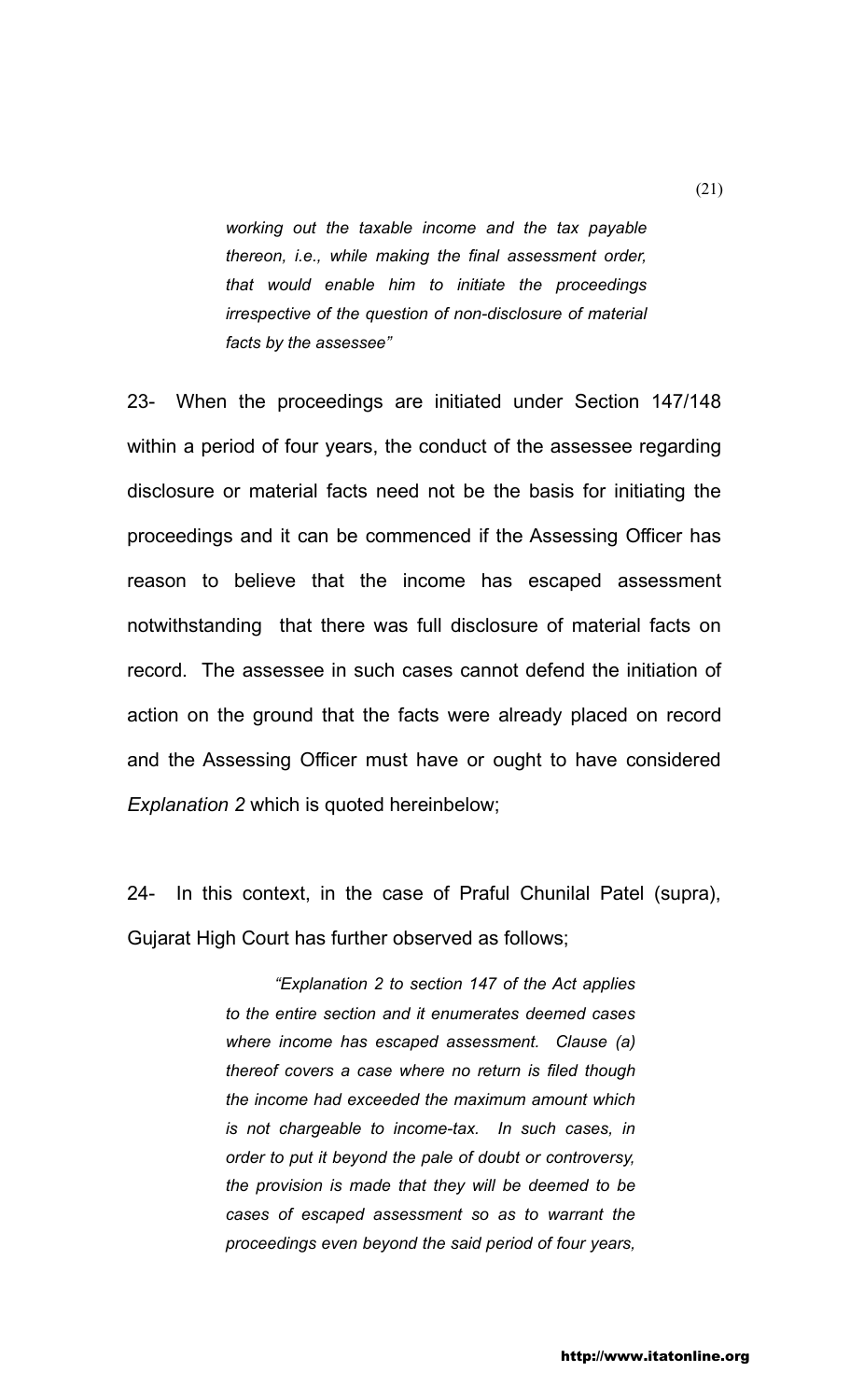*since in that event, the case would fall in the enabling part of the proviso. Clause (b) deals with cases where no assessment is made and the Assessing Officer notices that the income is understated or excessive loss, deduction, allowance or relief is claimed in the return. These would be cases where the return is accepted without scrutiny and no formal assessment is made. Clause (c) would cover cases where in the assessment already made, income was underassessed or assessed too low or excessive relief is given or excessive loss or depreciation allowance or other allowance under the Act has been computed. In the aforesaid deemed cases of escapement of income, the Assessing Officer can initiate the proceedings on finding or discovering such cases and no debate whether they constitute cases of escapement of income, would be permissible.................*

*"The cases of underassessment or excessive relief which are deemed cases of escapement of income leave no scope for an argument that they are not cases of income having escaped assessment. If the Assessing Officer prima facie finds or discovers that the case falls in any of the clauses of Explanation 2 , then those cases will be deemed cases of income that has escaped assessment and without anything more beyond such finding or discovery, he can initiate the proceedings under section 147 of the Act. On a proper interpretation of section 147 of the Act, it would appear that the power to make assessment or reassessment within four years of the end of the relevant assessment year would be attracted even in cases where there has been a complete disclosure of all relevant facts upon which a correct assessment might have been based in the first instance, and whether it is an error of fact or law that has been discovered or found out justifying the* 

(22)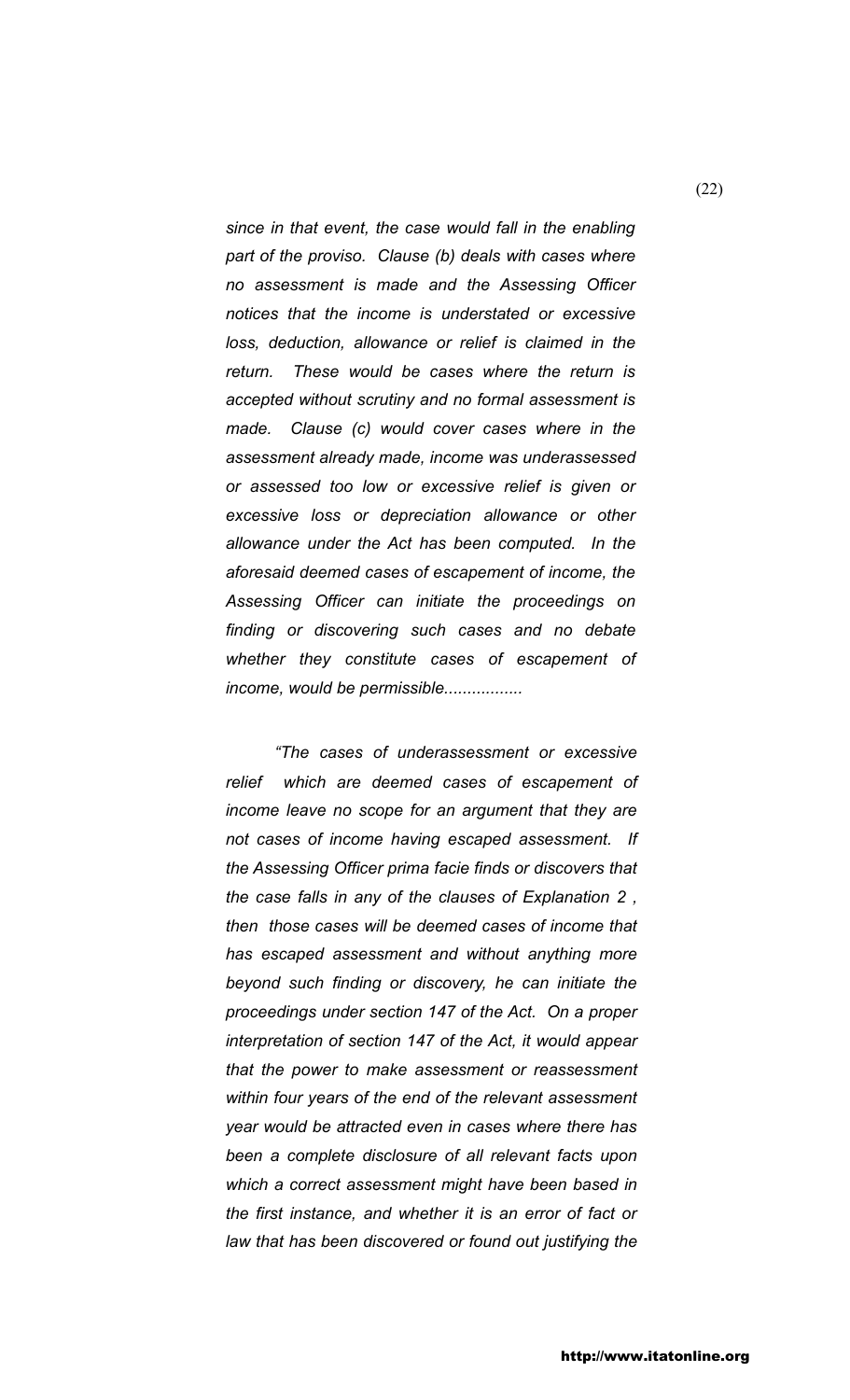*belief required to initiate the proceedings......................*

*As noted above, the provisions of section 147 require that the Assessing Officer should have reason to believe that any income chargeable to tax has escaped assessment. The word "reason" in the phrase "reason to believe" would mean cause or justification. If the Assessing Officer has a cause or justification to think or suppose that income had escaped assessment, he can be said to have a reason to believe that such income had escaped assessment. The words "reason to believe" cannot mean that the Assessing Officer should have finally ascertained the facts by legal evidence. They only mean that the forms a belief from the examination he makes and if he likes from any information that he receives. If he discovers or finds or satisfies himself that the taxable income has escaped assessment, it would amount to saying that he had reason to believe that such income had escaped assessment. The justification for his belief is not to be judged from the standards or proof required for coming to a final decision."*

25- In view of the aforesaid Explanation 1 appended to section 147 of the Act it is quite clear that the mere production of account books or other evidence from which material evidence could with due diligence have been discovered by the assessing authority will not necessarily amount to disclosure. This aspect of the matter as provided in the amended section 147 of the Act was not also considered in Kelvinator of india Ltd. (supra).

26- In this regard, it is useful to refer to the decision in the case of

(23)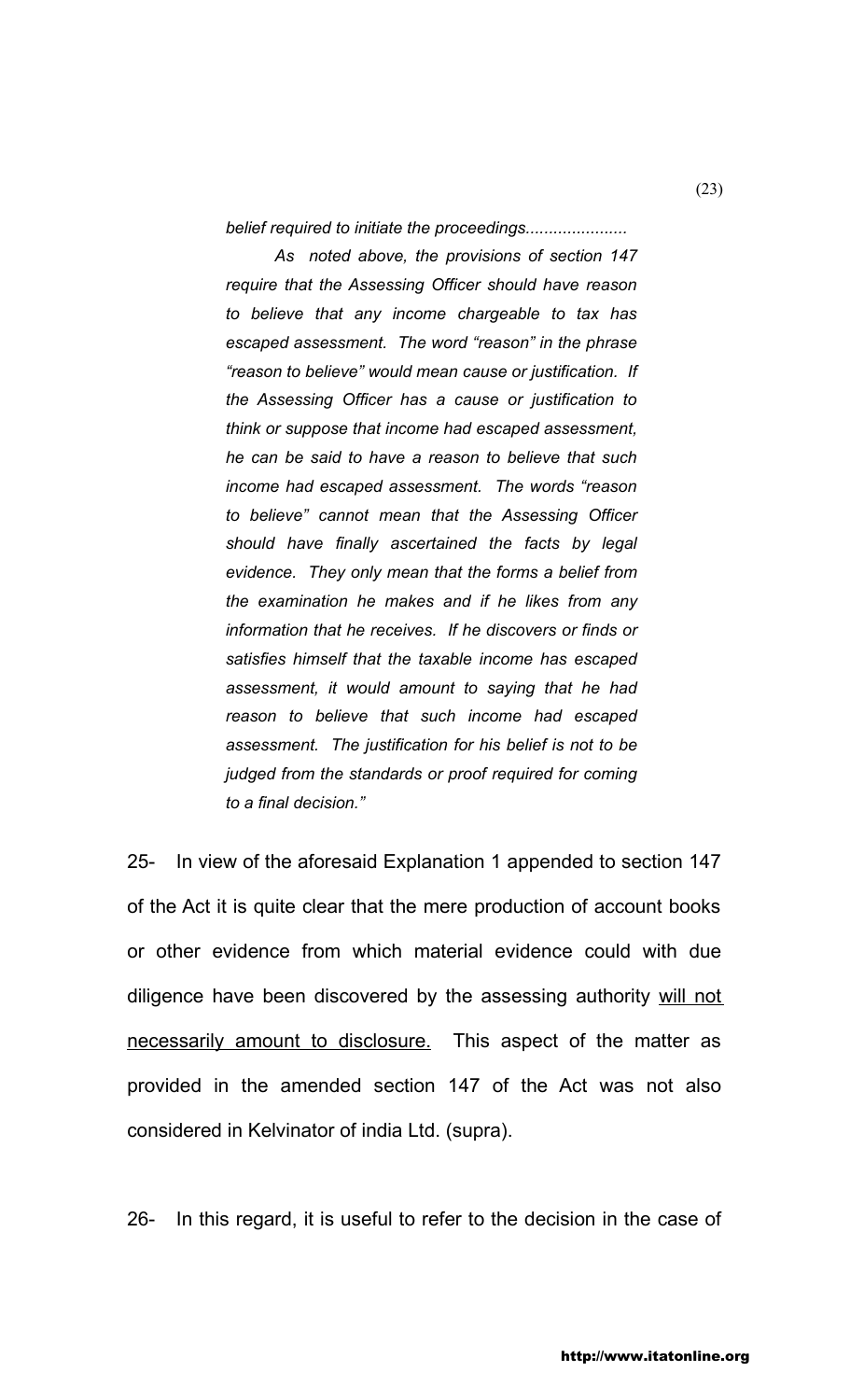*Commissioner of Income-Tax, West Bengal Vs. National Sound Studio (P.) Ltd. (1979) 117 ITR 422* ; wherein it has been held as follows:-

> *"From the order of the Tribunal it appears that the Tribunal found that no information came from any extraneous source on which the ITO could base his belief that the income has escaped assessment and on that ground held that the reopening in the instant case was invalid. The reassessment was accordingly cancelled. This conclusion of the Tribunal appears to be erroneous. The law as laid down by the Supreme Court is that an ITO can obtain information from materials already on record and it is lawful for him to reopen assessments on the basis thereof."*

27- The Apex Court in the case of A. L. A. Firm (supra) has also taken into consideration, the two decisions of the Madaras High Court namely *Salem Provident Fund Society Ltd. Vs. CIT [1961] 42 ITR 547* and in *CIT Vs. Rathinasabapathy Mudaliar [1964] 51 ITR 204.*

28- In this connection, reference may be made to Salem Provident Fund (supra), where it has been observed by the Madras High Court as follows;

> *"We are unable to accept the extreme proposition that nothing that can be found in the record of the assessment, which itself would show escape of*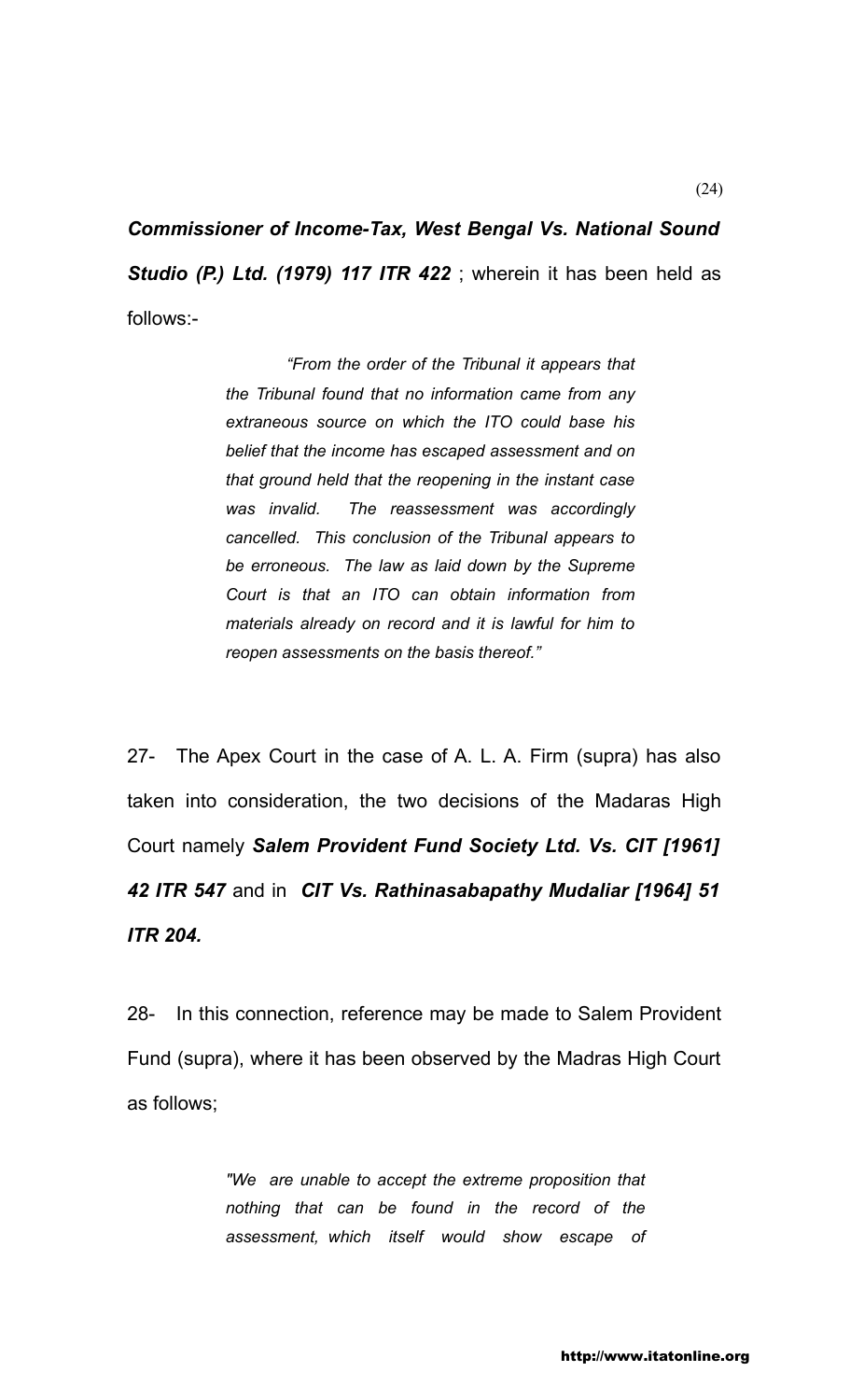*assessment or under-assessment, can be viewed as information which led to the belief that there has been escape from assessment or under-assessment. Suppose a mistake in the original order of assessment is not discovered by the Income-tax Officer himself on further scrutiny but it is brought to this notice by another assessee or even by a subordinate or a superior officer, that would appear to be information disclosed to the Income-tax Officer. if the mistake itself is not extraneous to the record and the informant gathered the information from the record, the immediate source of information to the Income-tax Officer in such circumstances is in one sense extraneous to the record. It is difficult to accept the position that while what is seen by another in the record is `information' what is seen by the Income-tax Officer himself is not information to him. In the latter case he just informs himself. It will be information in his possession within the meaning of section 34. In such cases of obvious mistakes apparent on the face of the record of assessment that record itself can be a source of information, if that information leads to a discovery or belief that there has been an escape of assessment or under-assessment."*

29- It is true that the books of account including audit report, profit and loss account, balance sheet and other documents were submitted along with return before the Assessing Officer who assessed the petitioner under Section 143 (3) of the Act. However, the amount of Rs. 8, 34,720 was not credited in the profit and loss account even though it was mentioned in the balance sheet, however, it cannot be said that mere production of the account books before the Assessing Officer would amount to discloser within the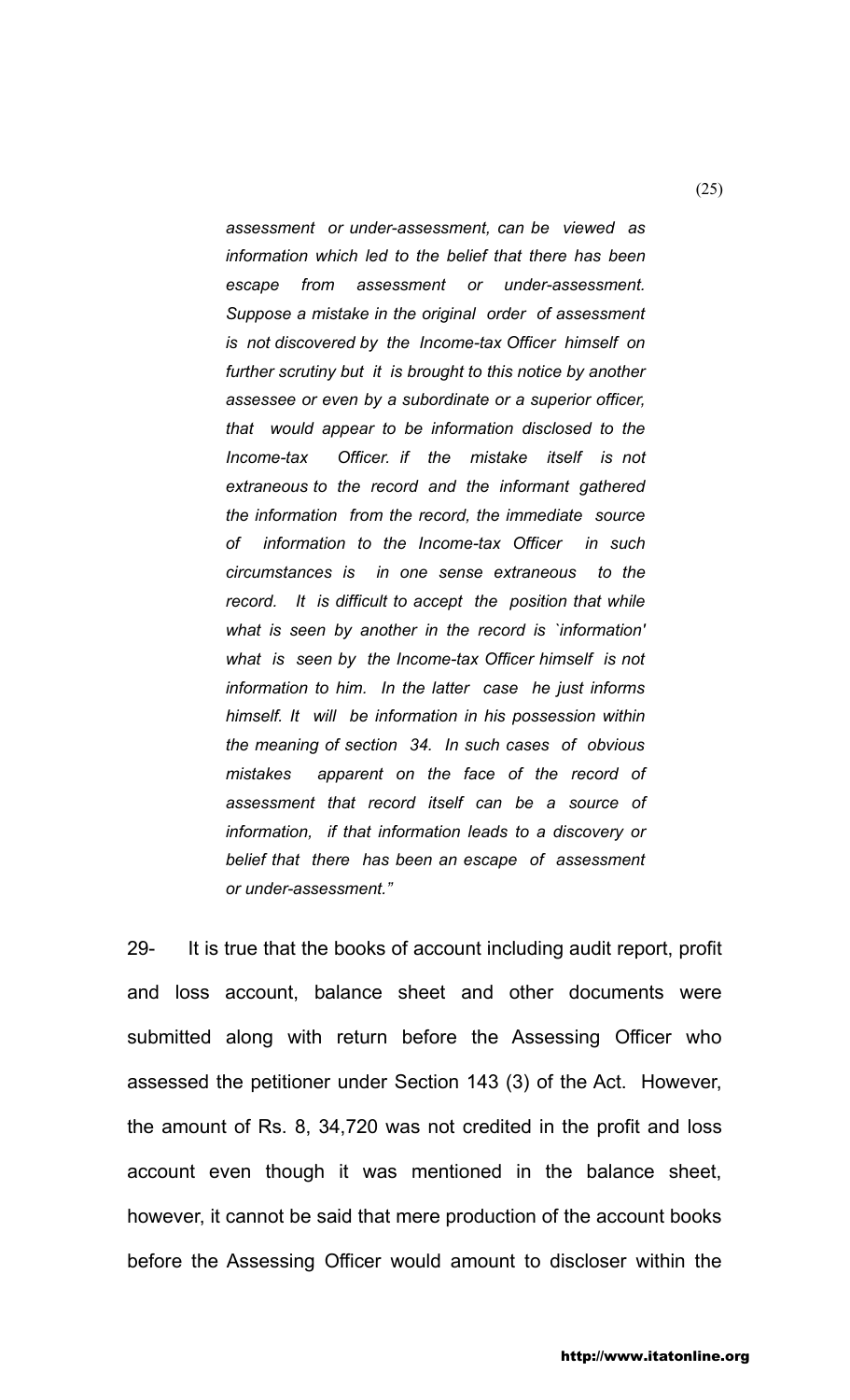meaning of explanation 1 to Section 147, since the same could have been discovered by the Assessing Officer only with due diligence.

30- There is one more aspect of the matter which cannot be ignored that the explanation 2 to section 147 enumerate the cases where it shall be deemed that income chargeable to tax has escaped assessment. For ready reference Explanation 2 appended to Section 147 is again reproduced hereinbelow;

"*Explanation 2. -For the purposes of this section, the following shall also be deemed to be cases where income chargeable to tax has escaped assessment, namely:-*

*(a) Where no return of income has been furnished by the assessee although his total income or the total income of any other person in respect of which he is assessable under this Act during the previous year exceeded the maximum amount which is not chargeable to income tax;*

*(b) Where a return of income has been furnished by the assessee but no assessment has been made and it is noticed by the Assessing Officer that the assessee has understated the income or has claimed excessive loss, deduction, allowance or relief in the return;*

*(c) Where an assessment has been made, but-*

*(i) income chargeable to tax has been under assessed; or*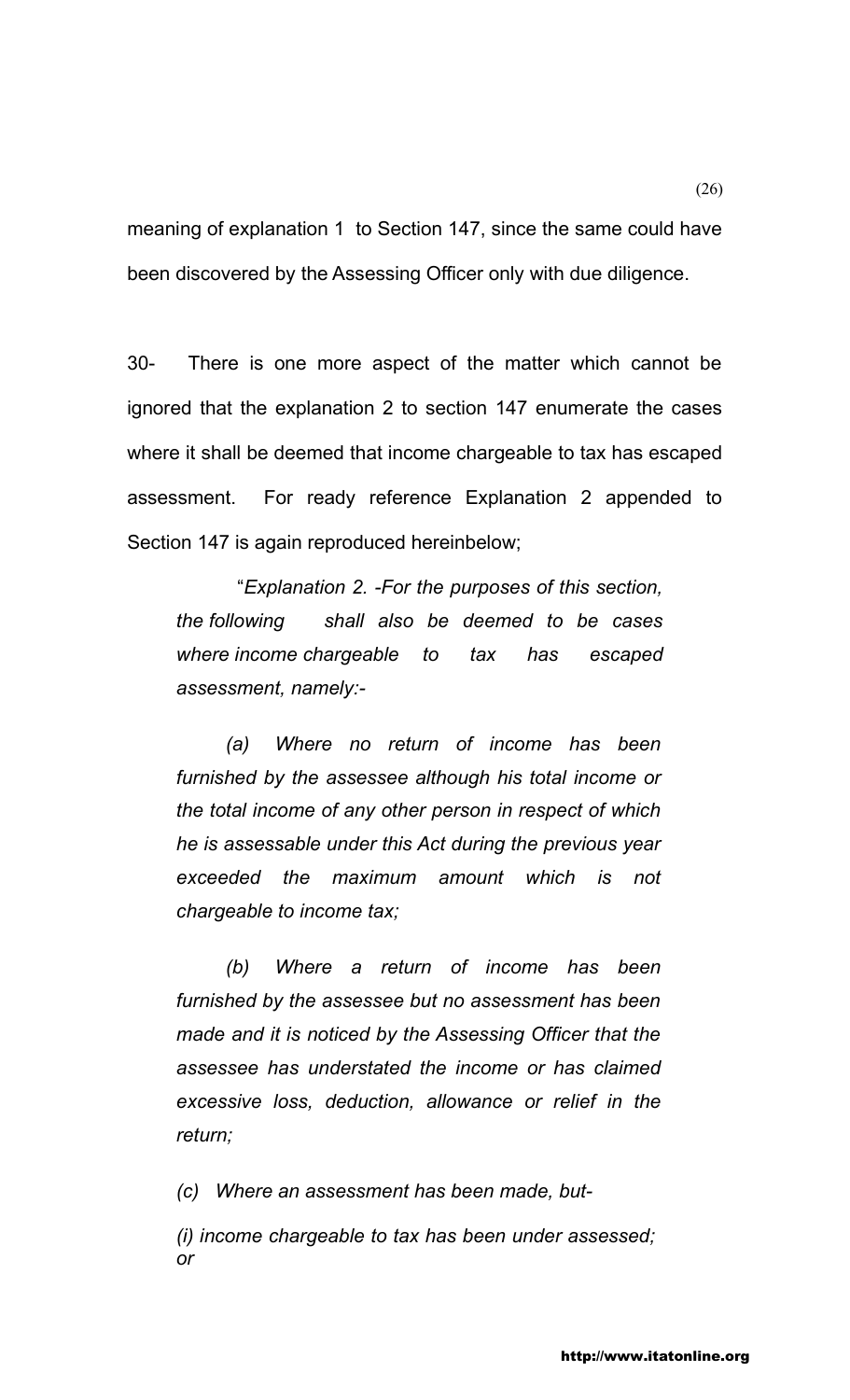*(ii) such income has been made the subject of excessive relief under this Act; or*

*(iii) such income has been made the subject of excessive relief under this Act; or*

 *(iv) excessive loss or depreciation allowance or any other allowance under this Act has been computed."*

31- Thus from the perusal of aforesaid Explanation 2 to section 147 of the Act it is clear that it enacts certain deeming provisions where in any of the circumstances stated above, income is deemed to have escaped assessment giving jurisdiction to the Assessing Officer to act under Section 147 (See, VXL India Ltd. Vs. Assistant CIT (1995) 215 ITR 295 and Birla VXL Ltd. Vs. Assistant CIT (1996) 217 ITR 1 (Gujarat).

32- "Explanation 1 to proviso to section 147 is explicit and clear on the point. The Explanation gives a quietus to contention that where account books or other evidence has been produced, there is no duty on the assessee to disclose further facts, which on due diligence could be discovered by the Assessing Officer. Nor will the assesssee be able to contend successfully that by disclosing certain evidence, he should be deemed to have disclosed other evidence, which might have been discovered by the assessing authority if he had pursued investigation on the basis of what has been disclosed. The position remains that so far as the primary facts are concerned,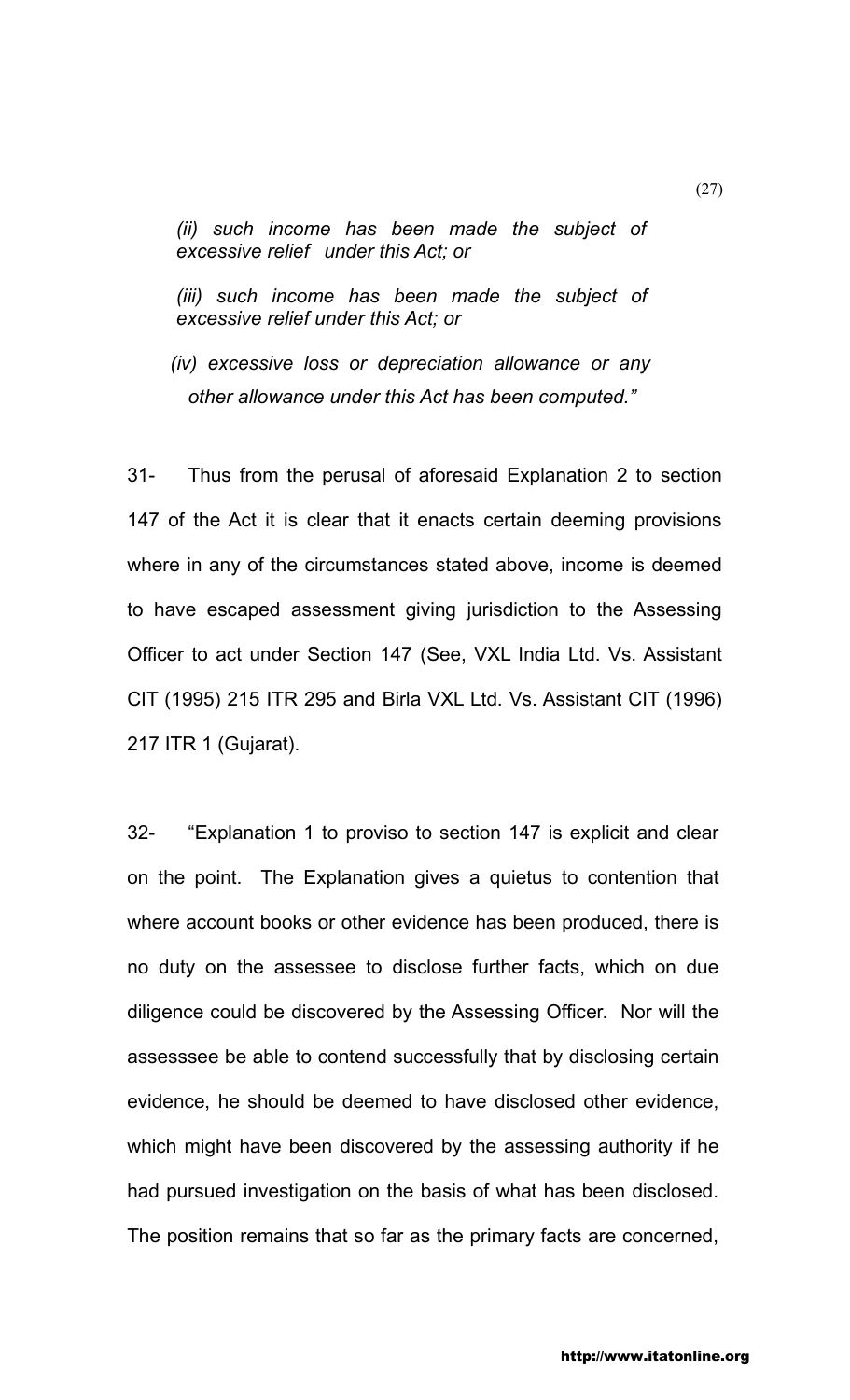it is the assessee's duty to disclose all of them- including particular entries in account books, particular portions of documents, and documents, and other evidence which could have been discovered by the assessing authority, from the document and other evidence disclosed.

33- In other words, the mere production of evidence before the Assessing Officer is not enough and there may be an omission or failure to make a *full and true disclosure* if some material for the assessment lies embedded in that evidence which the assessee can uncover but does not. However, if it be merely a question of interpretation of evidence, the assessee cannot be subjected to section 147, merely because the Assessing Officer miscarried in his interpretation of evidence.

34- To put it differently, if material evidence is not writ large on the document but is embedded in some voluminous records/books of account requiring a careful scrutiny and delving deep into it to notice the necessary material, it is quite possible that having regard to the nature of the documents, material evidence cannot be discovered from such records despite due diligence and the case would attract application of the said Explanation 1 to hold that mere production of the books of account or the documents, etc., without pointing out the relevant entries therein, does not amount to disclosure within the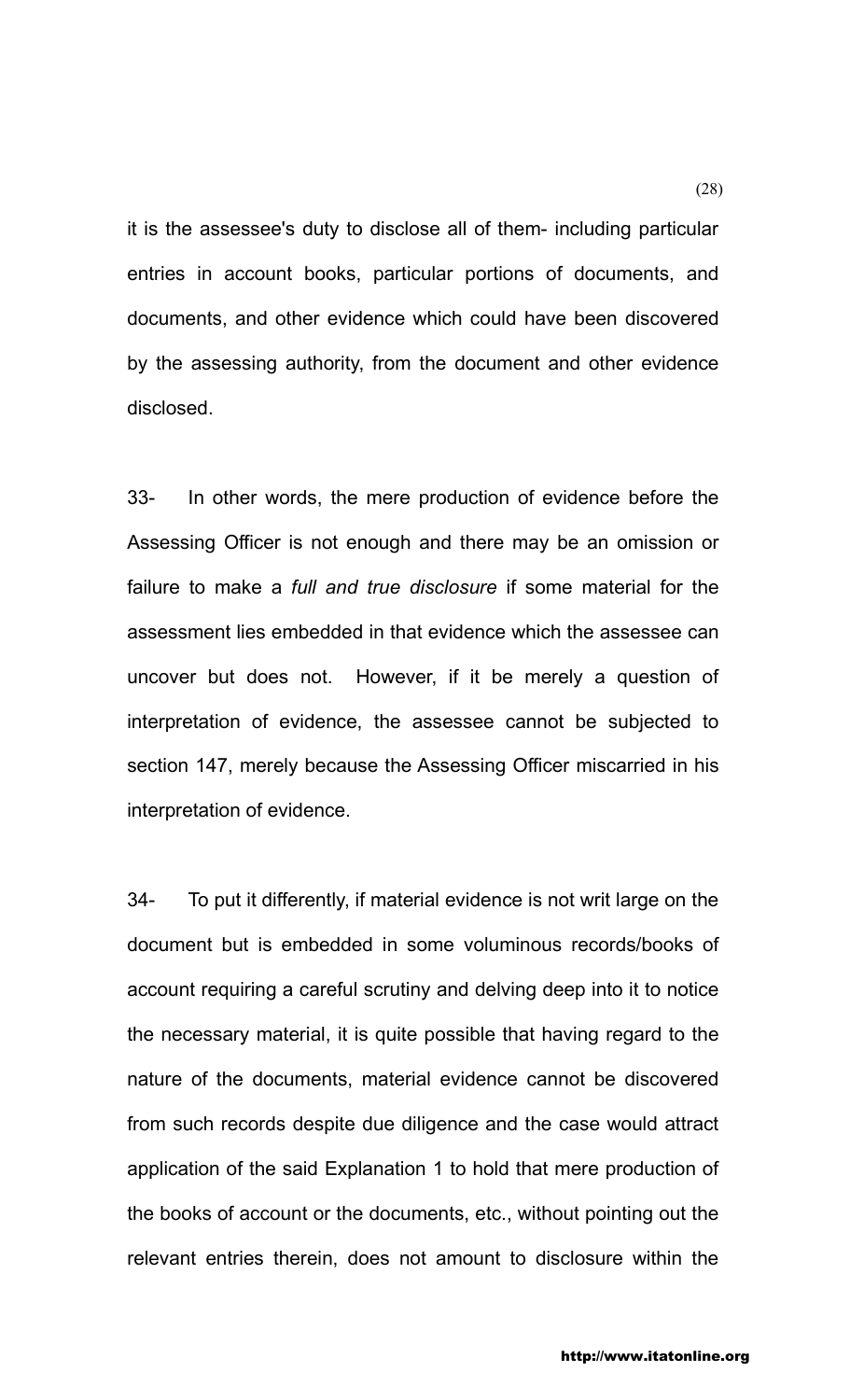meaning of section 147 (a) of the Act [See, Rakesh Agarwal v. Asst. CIT, (1996) 221 ITR 492, 499 (Del).]

35- The assessee does no discharge his duty by merely producing the books of account or other evidence. He has to further bring to the notice of the Assessing Officer particular items in the books of account or portions of document which are relevant. Even if it is assumed that, from the books produced, the Assessing Officer could have found out the truth, he is not on that account precluded from exercising the power to re-assess the escaped income [See, Kantamani Venkata Narayana & Sons v. Addl. ITO 1967 63 ITR 638 (SC); Sowdagar Ahmed Khan v. ITO, (1968) 70 ITR 79 (SC); ITO v. Lakhmani Mewal Das, (1976) 103 ITR 437, 445, 445 (SC).]

36- The fact that the Assessing Officer could have found out the correct position by further probing the matter does not exonerate the assessee from the duty to make a full and true disclosure of the material facts.

37- It is also relevant to refer to the decision of the Apex Court in *Maharaj Kumar Kamal Singh Vs. Commissioner of Income-Tax, Bihar and Orissa* reported in *1958 (1959)35 ITR 1 SC*. The Supreme Court examined the provisions of Section 34 (1)(b) of the Income Tax Act, 1922 and observed as follows:-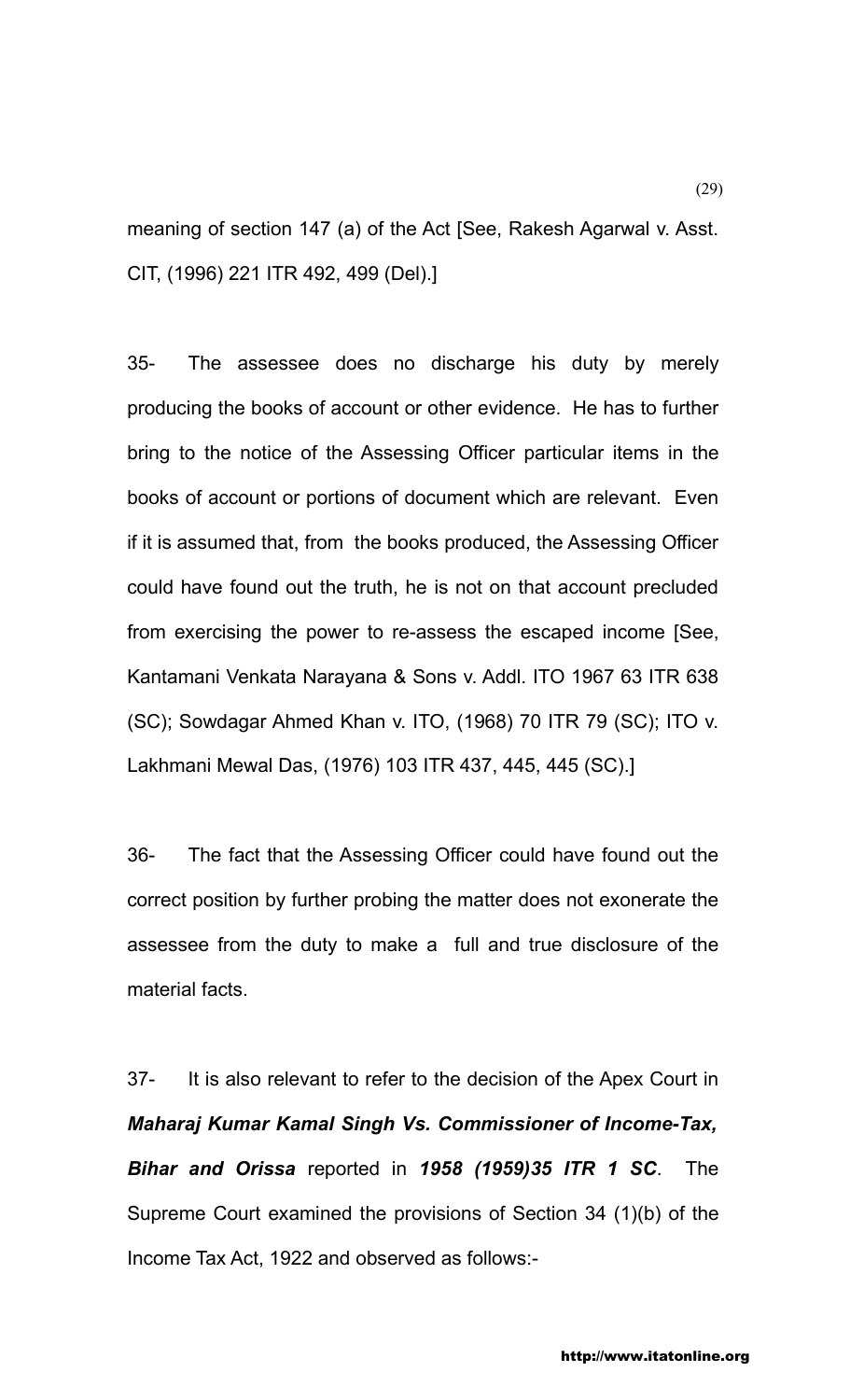*The next question that remains to be considered is in regard to the other conditions prescribed by section 34(1)(b). When can income be said to have escaped assessment? ........We see no justification for holding* 

*that case of income escaping assessment must always be cases where income has not been assessed owing to inadvertence or oversight or owing to the fact that no return has been submitted. In our opinion, even in a case when a return has been submitted, if the Income-tax Officer erroneously fails to tax a part of assessable income, it is a case where the said part of the income has escaped assessment. The appellant's attempt to put a very narrow and artificial limitation on the meaning of the word "escape" in section 34(1)(b) cannot therefore succeed." (emphasis supplied)* 

38- We are further fortified in our view by a decision of the Division Bench of this Court in **Shyam Bansal Vs. Assistant Commissioner of Income-Tax [2008] 296 ITR page 25 (All.)**  wherein this Court has held as follows;

> *"The essential requirement for initiating reassessment proceeding under section 147, read with section 148 is that the assessing authority must have reason to believe that any income chargeable to tax has escaped assessment for any assessment year. It is wellsettled that sufficiency of material to form reason to believe cannot be the the subject-matter of the writ*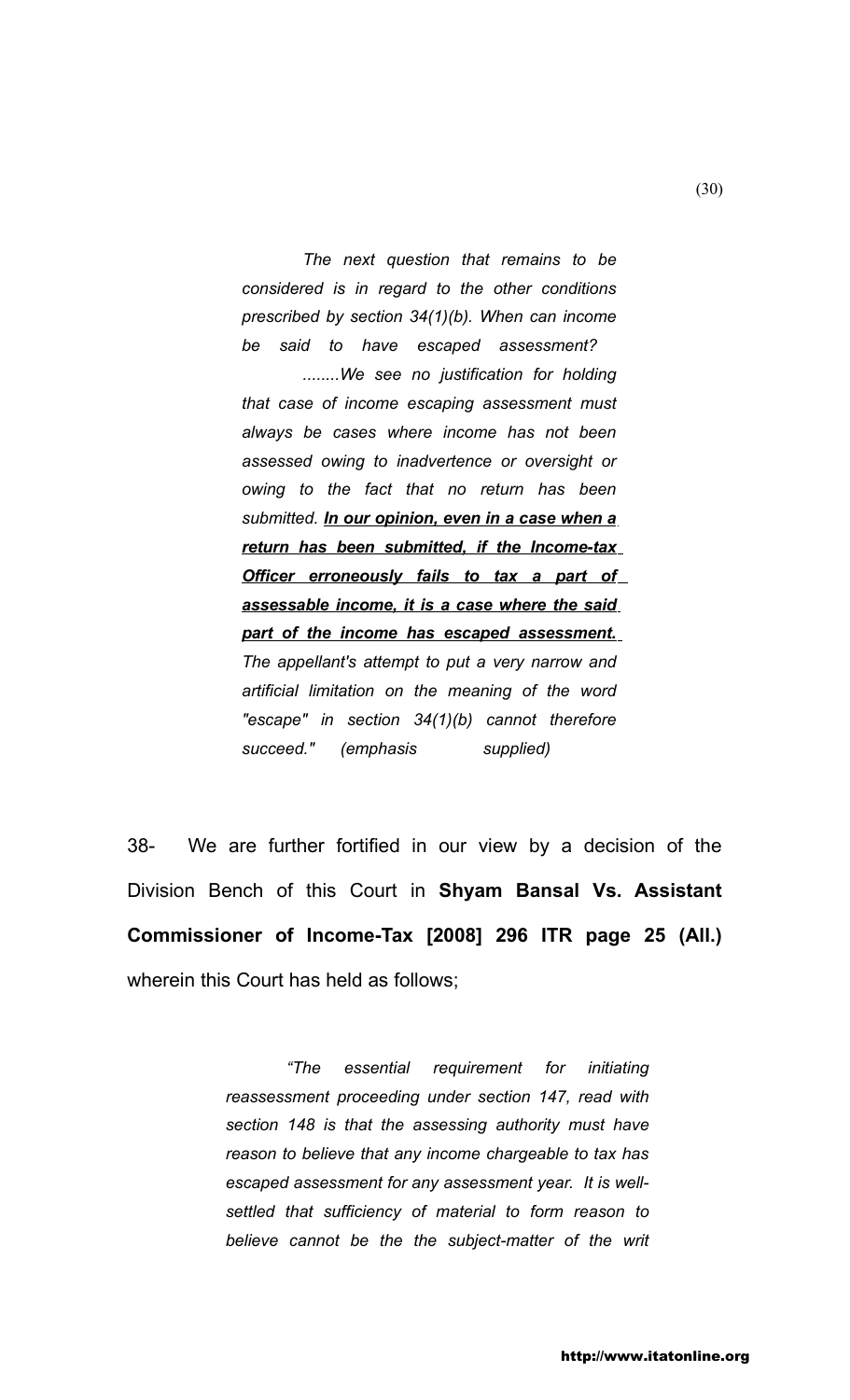*jurisdiction. The High Court in the exercise of its jurisdiction under article 226 of the Constitution of India can interfere in a writ petition against a notice issued under section 148 of the Act when it is of the opinion that there is no material in possession of the assessing authority on which reasonably an opinion can be formed that the income has escaped assessment. Keeping this principle of law in mind, we have considered the submissions of learned senior counsel for the petitioner and find that although the assessment of the petitioner was completed under section 143 (3) of the Act. But there is no discussion in the assessment order about the income earned by the assessee from the sale of shares by way of long-term capital gains. The entire assessment order is confined to the question relating to investment in the construction of house.*

*Explanation 2 to section 147 enumerates the cases where it shall be deemed that income chargeable to tax has escaped assessment. Clause (b) to Explanation 2 of section 147 provides that where a return of income has been furnished by the assessee but no assessment has been made and it is noticed by the Assessing Officer that the assessee has understated the income or has claimed excessive loss, deduction, allowance or relief in the return, it is one of the cases of deemed escapement of assessment. Therefore, the argument that the petitioner made all disclosures in the assessment proceeding regarding the income from the sale of shares by long term capital gains is of little consequence as the Assessing Officer has failed to examine the same."*

39- The aforementioned decision of this case in Shyam Bansal (supra) applies with full force to the facts and issue involved in the

(31)